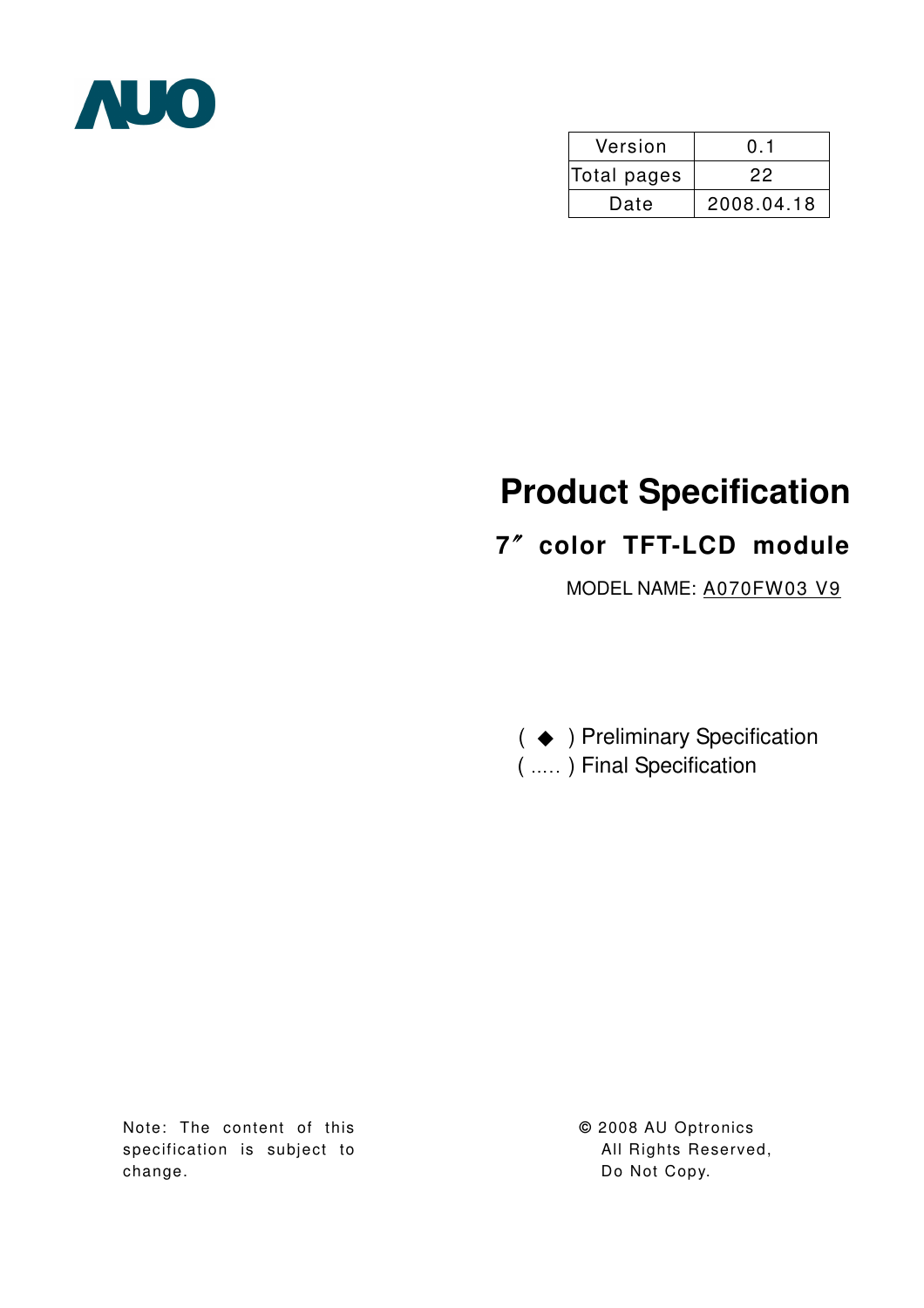

| Version | Revise Date Page |     | Content                                  |
|---------|------------------|-----|------------------------------------------|
| $0.0\,$ | 30/Jan/2008      | All | First draft.                             |
| 0.1     |                  |     | 15/Apr/2008 14,15 Module Drawing Updated |
|         |                  |     |                                          |
|         |                  |     |                                          |
|         |                  |     |                                          |
|         |                  |     |                                          |
|         |                  |     |                                          |
|         |                  |     |                                          |
|         |                  |     |                                          |
|         |                  |     |                                          |
|         |                  |     |                                          |
|         |                  |     |                                          |
|         |                  |     |                                          |
|         |                  |     |                                          |
|         |                  |     |                                          |
|         |                  |     |                                          |
|         |                  |     |                                          |
|         |                  |     |                                          |
|         |                  |     |                                          |
|         |                  |     |                                          |
|         |                  |     |                                          |
|         |                  |     |                                          |
|         |                  |     |                                          |
|         |                  |     |                                          |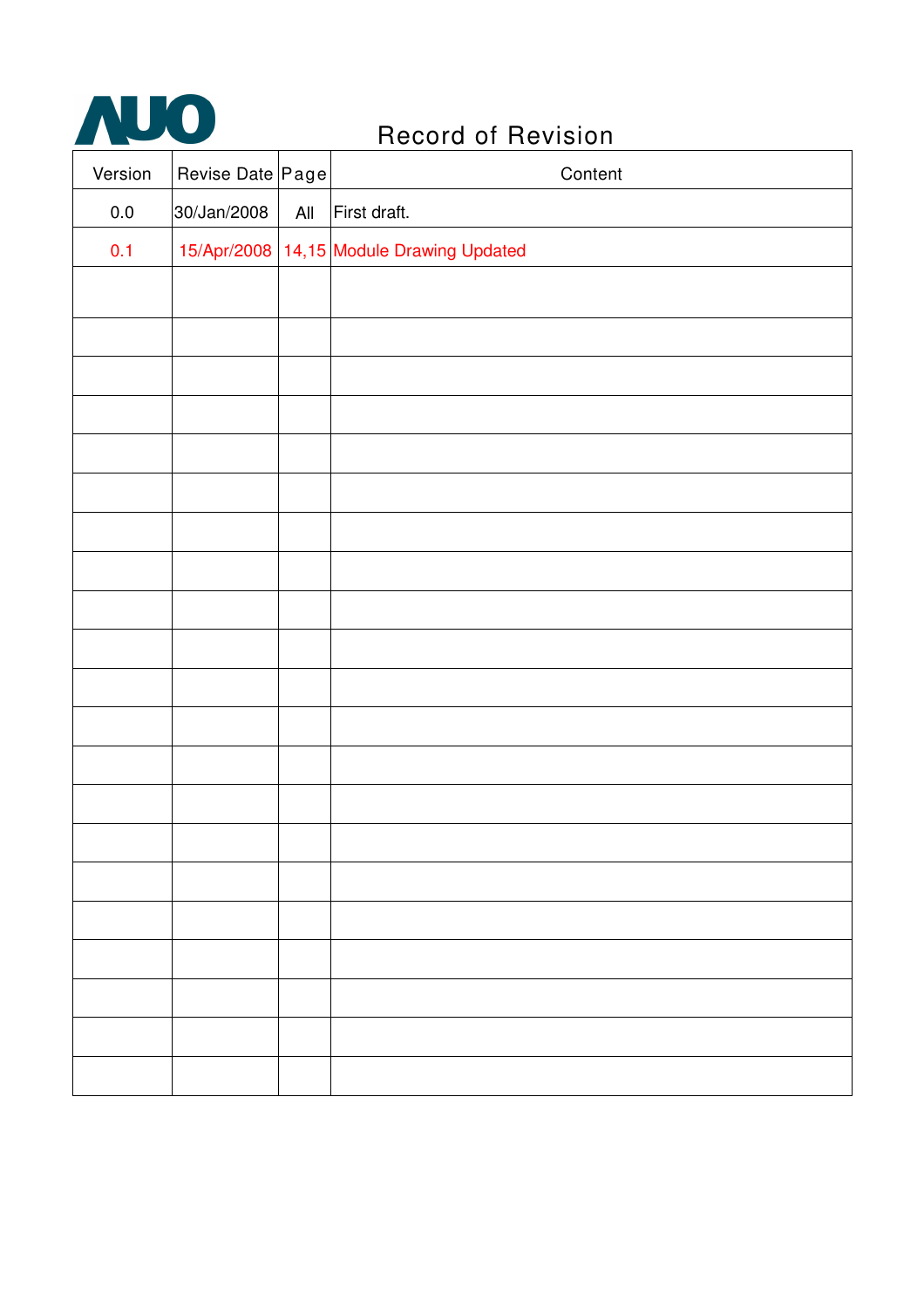| AUO                                 | Model<br>Version<br>Page | ÷. | A070FW03 V9<br>: 0.1<br>: 1/22 |  |
|-------------------------------------|--------------------------|----|--------------------------------|--|
| <b>Contents:</b>                    |                          |    |                                |  |
| A. Physical specification           |                          |    | P <sub>3</sub>                 |  |
| <b>B. Electrical specifications</b> |                          |    | P <sub>4</sub>                 |  |
| 1. Pin assignment                   |                          |    | P <sub>4</sub>                 |  |
| a. TFT-LCD panel driving section.   |                          |    | P <sub>4</sub>                 |  |
| b. Backlight driving section        |                          |    | P <sub>5</sub>                 |  |
| 2. Absolute maximum ratings         |                          |    | P <sub>6</sub>                 |  |
| 3. Electrical characteristics       |                          |    | P <sub>7</sub>                 |  |
| a. Typical operating conditions     |                          |    | P7                             |  |
| b. Current consumption              |                          |    | P7                             |  |
| c. Backlight driving conditions     |                          |    | P7                             |  |
| 4. AC Timing                        |                          |    | P <sub>8</sub>                 |  |
| a. Timing conditions                |                          |    | P <sub>8</sub>                 |  |
| b. Timing diagram                   |                          |    | P <sub>8</sub>                 |  |
| 5. Power Sequence                   |                          |    | P <sub>9</sub>                 |  |
| <b>C. Optical specifications</b>    |                          |    | <b>P10</b>                     |  |
| D. Reliability test items           |                          |    | <b>P12</b>                     |  |
| E. Packing form                     |                          |    | <b>P13</b>                     |  |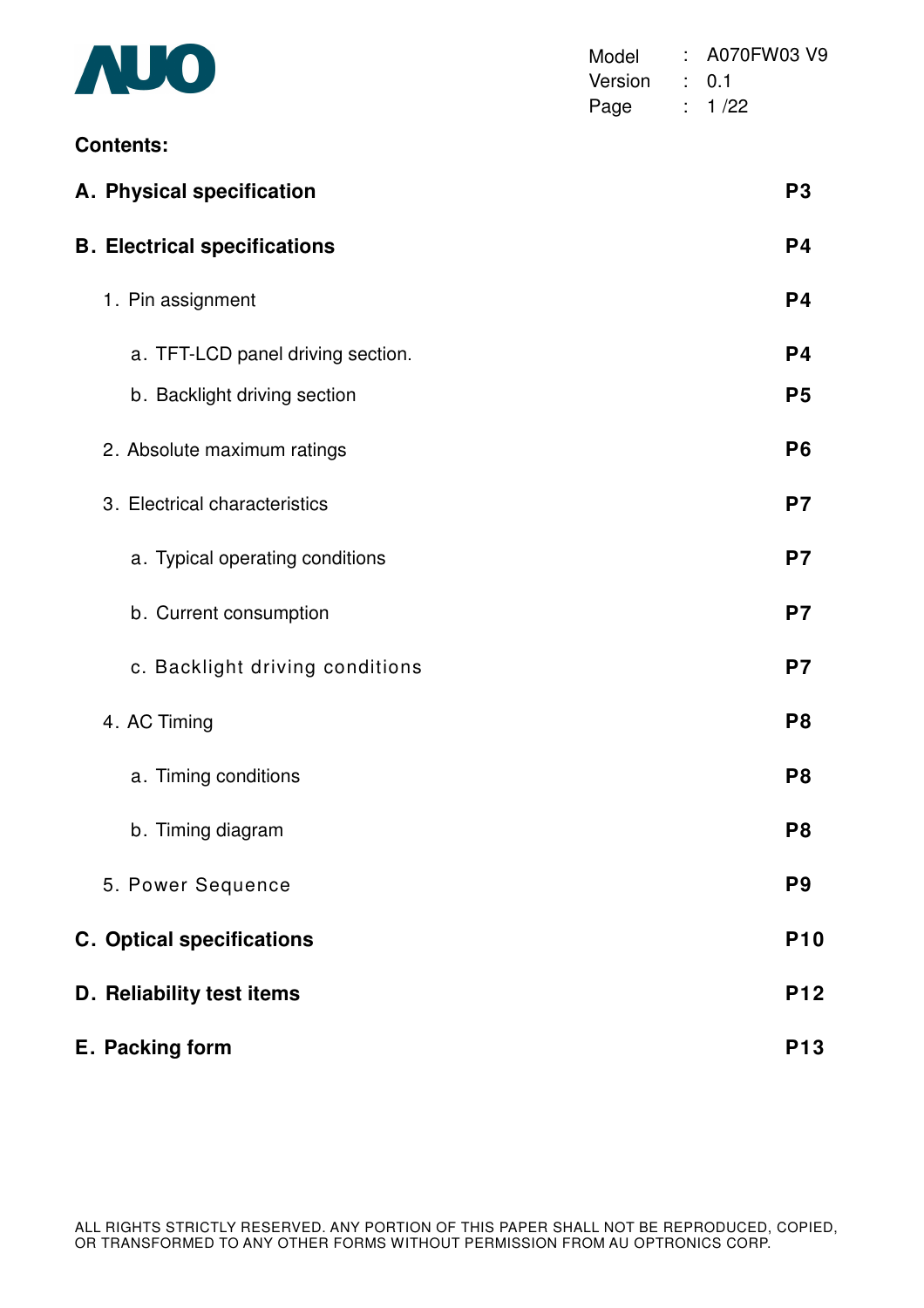

Model : A070FW03 V9 Version : 0.1 Page : 2 /22

# **Appendix:**

| Fig. 1-(a) Outline dimension of TFT-LCD module | P <sub>14</sub> |
|------------------------------------------------|-----------------|
| Fig. 1-(b) Outline dimension of TFT-LCD module | <b>P15</b>      |
| Fig.2 Sampling clock                           | <b>P16</b>      |
| Fig.3 Horizontal display timing                | <b>P17</b>      |
| Fig.4-(a) Horizontal                           | <b>P18</b>      |
| Fig.4-(b) Detail horizontal                    | P <sub>19</sub> |
| Fig.5 Vertical shift clock                     | <b>P20</b>      |
| Fig.6-(a) Vertical timing (From up to          | <b>P21</b>      |
| Fig.6-(b) Vertical timing (From down to        | <b>P22</b>      |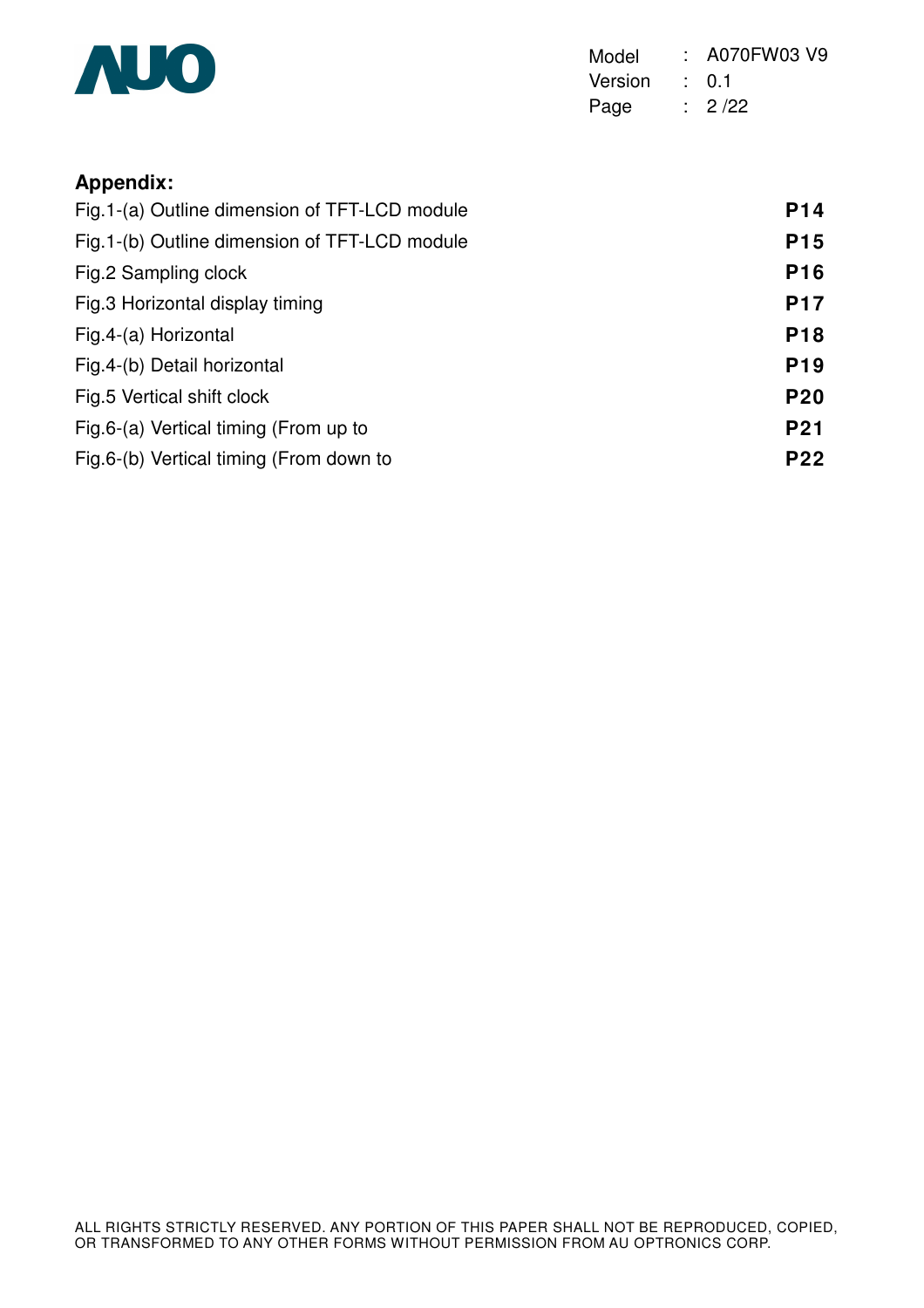

Model : A070FW03 V9 Version : 0.1 Page : 3 /22

# **A. Physical specifications**

| NO.            | <b>Item</b>              | Specification                               | <b>Remark</b> |
|----------------|--------------------------|---------------------------------------------|---------------|
| 1              | Display resolution (dot) | 480RGB(W)×234(H)                            |               |
| $\overline{2}$ | Active area (mm)         | 154.08(W)×86.58(H)                          |               |
| 3              | Screen size (inch)       | 7.0(Diagonal)                               |               |
| 4              | Dot pitch (mm)           | $ 0.107(W)\times0.370(H) $                  |               |
| 5              | Color configuration      | R. G. B. stripe                             | Note 1        |
| 6              | Overall dimension (mm)   | $164.9$ (W) $\times$ 100(H) $\times$ 5.7(D) | Note 2        |
| $\overline{7}$ | Weight (g)               | 153.5                                       |               |
| 8              | Surface treatment        | AG (25%)                                    |               |
| 9              | Backlight unit           | LED                                         |               |

Note 1: Below figure shows the dot stripe arrangement.



Note 2: Refer to Fig. 1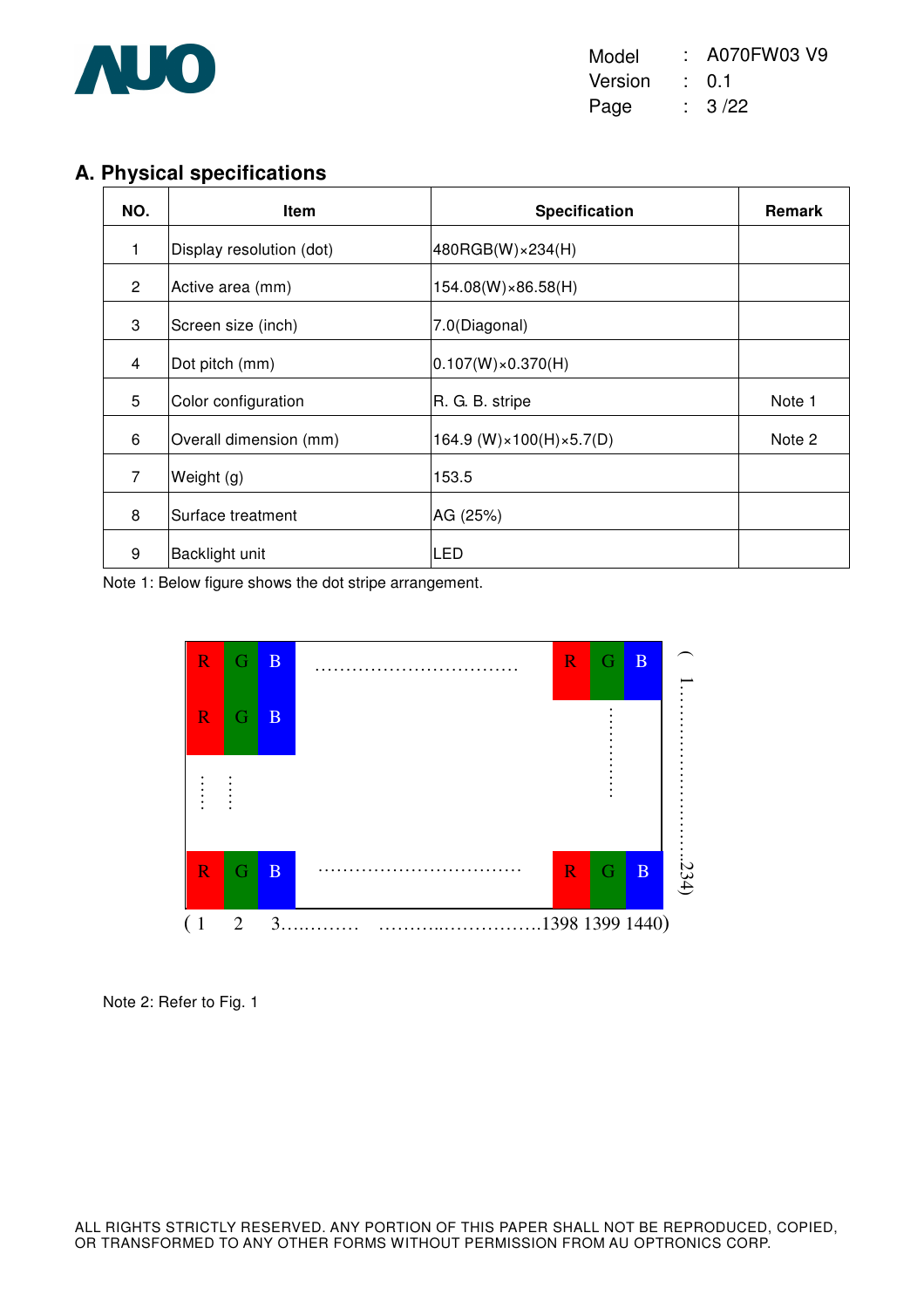

Model : A070FW03 V9 Version : 0.1 Page : 4 /22

## **B. Electrical specifications**

- 1.Pin assignment
	- a. TFT-LCD panel driving section

| Pin no | <b>Symbol</b>    | I/O                      | <b>Description</b>                                      | Remark            |
|--------|------------------|--------------------------|---------------------------------------------------------|-------------------|
| 1      | <b>GND</b>       | $\overline{\phantom{a}}$ | Ground for logic circuit                                |                   |
| 2      | $V_{\rm CC}$     | $\mathsf{I}$             | Supply voltage of logic control circuit for scan driver |                   |
| 3      | $V_{GL}$         | $\mathsf{I}$             | Negative power for scan driver                          |                   |
| 4      | $V_{GH}$         | $\mathsf{I}$             | Positive power for scan driver                          |                   |
| 5      | <b>STVR</b>      | I/O                      | Vertical start pulse                                    | Note 1            |
| 6      | <b>STVL</b>      | I/O                      | Vertical start pulse                                    | Note 1            |
| 7      | <b>CKV</b>       | $\mathsf{I}$             | Shift clock input for scan driver                       |                   |
| 8      | U/D              | T                        | UP/DOWN scan control input                              | Note $1,2$        |
| 9      | <b>OEV</b>       | $\mathsf{I}$             | Output enable input for scan driver                     |                   |
| 10     | <b>VCOM</b>      | L                        | Common electrode driving signal                         |                   |
| 11     | <b>VCOM</b>      | T                        | Common electrode driving signal                         |                   |
| 12     | L/R              | $\mathsf{I}$             | LEFT/RIGHT scan control input                           | Note $1,2$        |
| 13     | <b>MOD</b>       | $\mathbf{I}$             | Sequential sampling and simultaneous sampling setting   | Note <sub>3</sub> |
| 14     | <b>OEH</b>       | $\mathsf{I}$             | Output enable input for data driver                     |                   |
| 15     | <b>STHL</b>      | I/O                      | Start pulse for horizontal scan line                    | Note 1            |
| 16     | <b>STHR</b>      | I/O                      | Start pulse for horizontal scan line                    | Note 1            |
| 17     | CPH <sub>3</sub> | I                        | Sampling and shifting clock pulse for data driver       |                   |
| 18     | CPH <sub>2</sub> | I                        | Sampling and shifting clock pulse for data driver       |                   |
| 19     | CPH <sub>1</sub> | L                        | Sampling and shifting clock pulse for data driver       |                   |
| 20     | $V_{\rm CC}$     | $\mathsf{I}$             | Supply voltage of logic control circuit for data driver |                   |
| 21     | <b>GND</b>       | $\overline{\phantom{a}}$ | Ground for logic circuit                                |                   |
| 22     | <b>VR</b>        | L                        | Alternated video signal input(Red)                      |                   |
| 23     | VG               | L                        | Alternated video signal input(Green)                    |                   |
| 24     | VB               | I                        | Alternated video signal input(Blue)                     |                   |
| 25     | AV <sub>DD</sub> | I                        | Supply voltage for analog circuit                       |                   |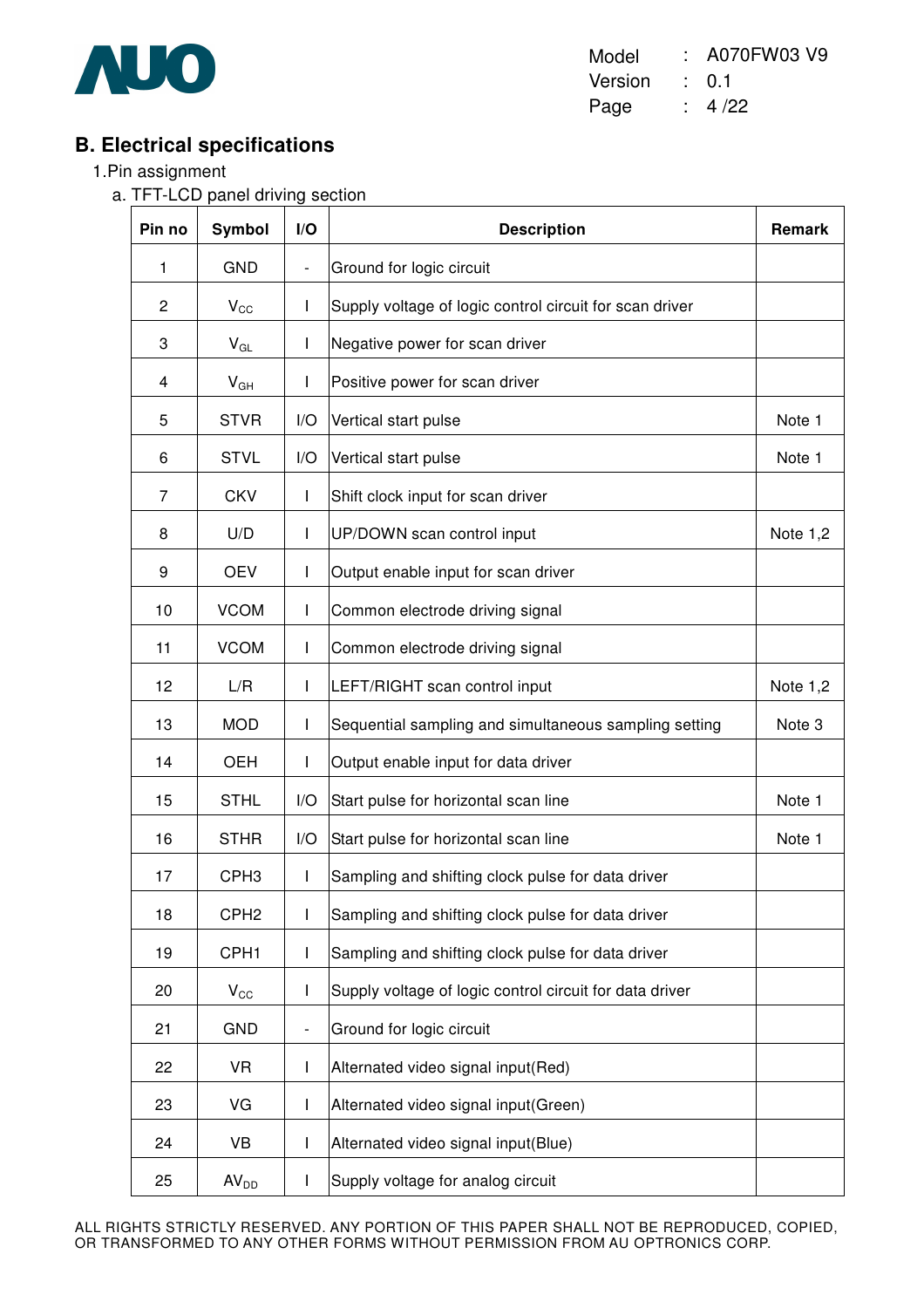

| Model   | : A070FW03 V9    |
|---------|------------------|
| Version | $\therefore$ 0.1 |
| Page    | : 5/22           |

| nc | AVee | $\overline{\phantom{0}}$ | Ground for analog circuit |  |
|----|------|--------------------------|---------------------------|--|

Note 1: Selection of scanning mode (please refer to the following table)

| Setting of scan<br>control input |              |             |             | <b>IN/OUT state for start pulse</b> |             | <b>Scanning direction</b>                |
|----------------------------------|--------------|-------------|-------------|-------------------------------------|-------------|------------------------------------------|
| U/D                              | L/R          | <b>STVR</b> | <b>STVL</b> | <b>STHR</b>                         | <b>STHL</b> |                                          |
| <b>GND</b>                       | $V_{\rm CC}$ | OUT         | IN          | OUT                                 | IN          | From up to down, and from left to right. |
| $\mathsf{V}_{\mathsf{CC}}$       | <b>GND</b>   | IN          | <b>OUT</b>  | IN                                  | <b>OUT</b>  | From down to up, and from right to left. |
| <b>GND</b>                       | <b>GND</b>   | OUT         | IN          | IN                                  | OUT         | From up to down, and from right to left. |
| $\mathsf{V}_{\mathsf{CC}}$       | $V_{\rm CC}$ | IN          | OUT         | OUT                                 | IN          | From down to up, and from left to right. |

IN: Input; OUT: Output.

Note 2: Definition of scanning direction.

Refer to figure as below:



Note 3: MOD = H: Simultaneous sampling. MOD = L: Sequential sampling.

Please set CPH2 and CPH3 to GND when MOD = H.

#### b. Backlight driving section (Refer to Figure 1)

| No. | Symbol | I/O | <b>Description</b>                             | <b>Remark</b> |
|-----|--------|-----|------------------------------------------------|---------------|
|     | HI     |     | Power supply for backlight unit (High voltage) | $- -$         |
|     | GND    |     | Ground for backlight unit                      | $- -$         |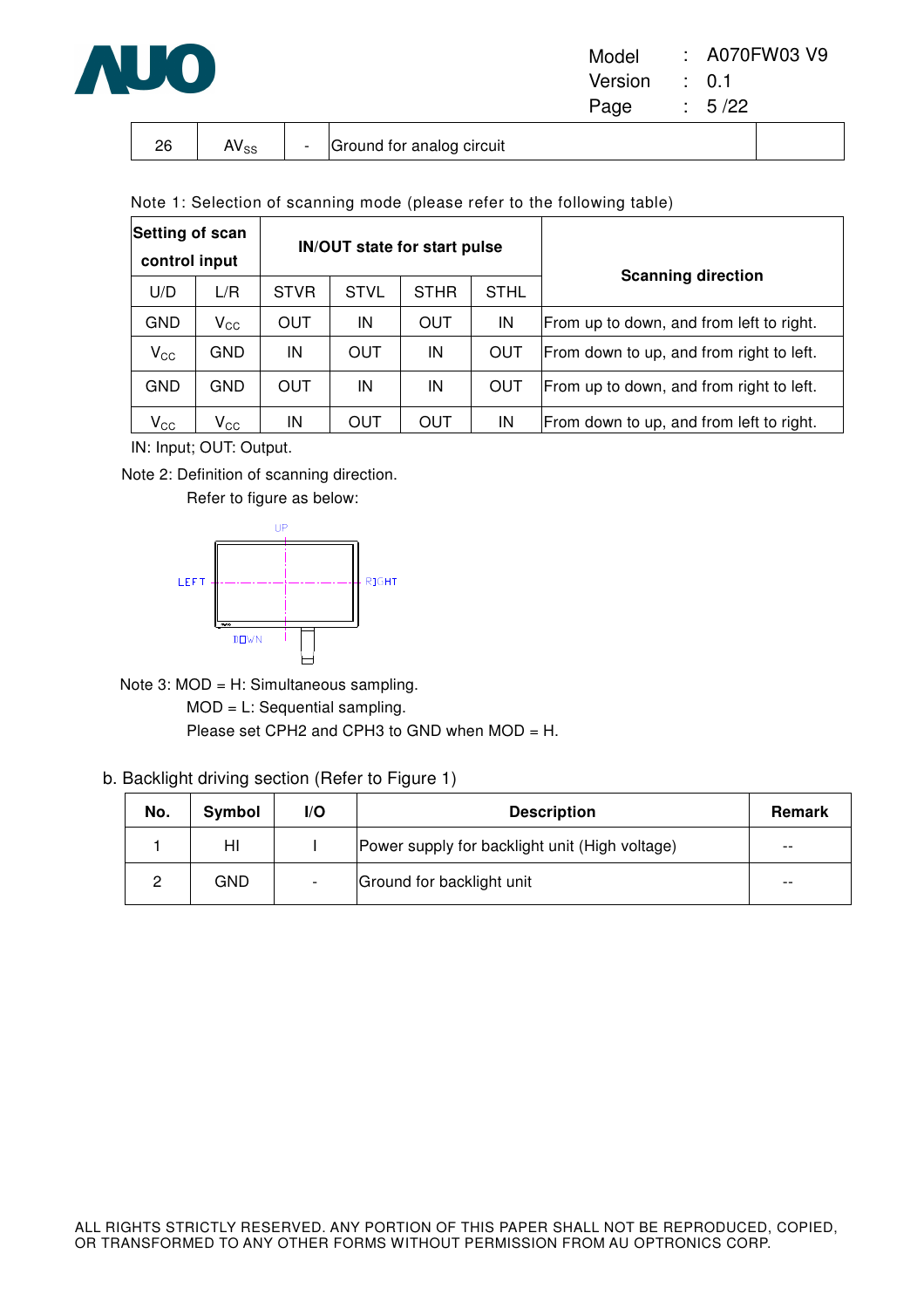

Model : A070FW03 V9

Version : 0.1

Page : 6 /22

#### 2. Absolute maximum ratings

| Item                           | Symbol                     | <b>Condition</b> | Min.                     | Max.                | <b>Unit</b> | Remark     |
|--------------------------------|----------------------------|------------------|--------------------------|---------------------|-------------|------------|
|                                | $V_{\rm CC}$               | $GND=0$          | $-0.3$                   | $\overline{7}$      | V           |            |
| Power voltage                  | AV <sub>DD</sub>           | $AV_{SS}=0$      | $-0.3$                   | $\overline{7}$      | $\vee$      |            |
|                                | $V_{GH}$                   | $GND=0$          | $-0.3$                   | 18                  | V           |            |
|                                | $\mathsf{V}_{\mathsf{GL}}$ |                  | $-15$                    | 0.3                 | V           |            |
|                                | $V_{GH}-V_{GL}$            |                  | $\overline{\phantom{a}}$ | 33                  | V           |            |
| Input signal voltage           | $V_i$                      |                  | $-0.3$                   | $AVDD+0.3$          | V           | Note 1     |
|                                | $V_1$                      |                  | $-0.3$                   | $V_{\text{CC}}+0.3$ | V           | Note 2     |
|                                | <b>VCOM</b>                |                  | $-2.9$                   | 5.2                 | V           |            |
| Storage Temperature            | Tstg                       |                  | $-30$                    | $+85$               |             | Note 3     |
| <b>Operation Temperature</b>   | Top                        | Surface          | $-20$                    | $+70$               |             | Note $3,4$ |
| <b>LED Max. Rating Current</b> | $I_{LED}$                  |                  |                          | 25                  | mA          |            |

Note 1: VR, VG, VB.

Note 2: STHL, STHR, OEH, L/R, CPH1~CPH3, STVR, STVL, OEV, CKV, U/D.

Note 3: The temperature of panel surface must not exceed this rating

Note 4: The operating temperature assures only driving. Contrast, response time, the other display quality is judgment at 25.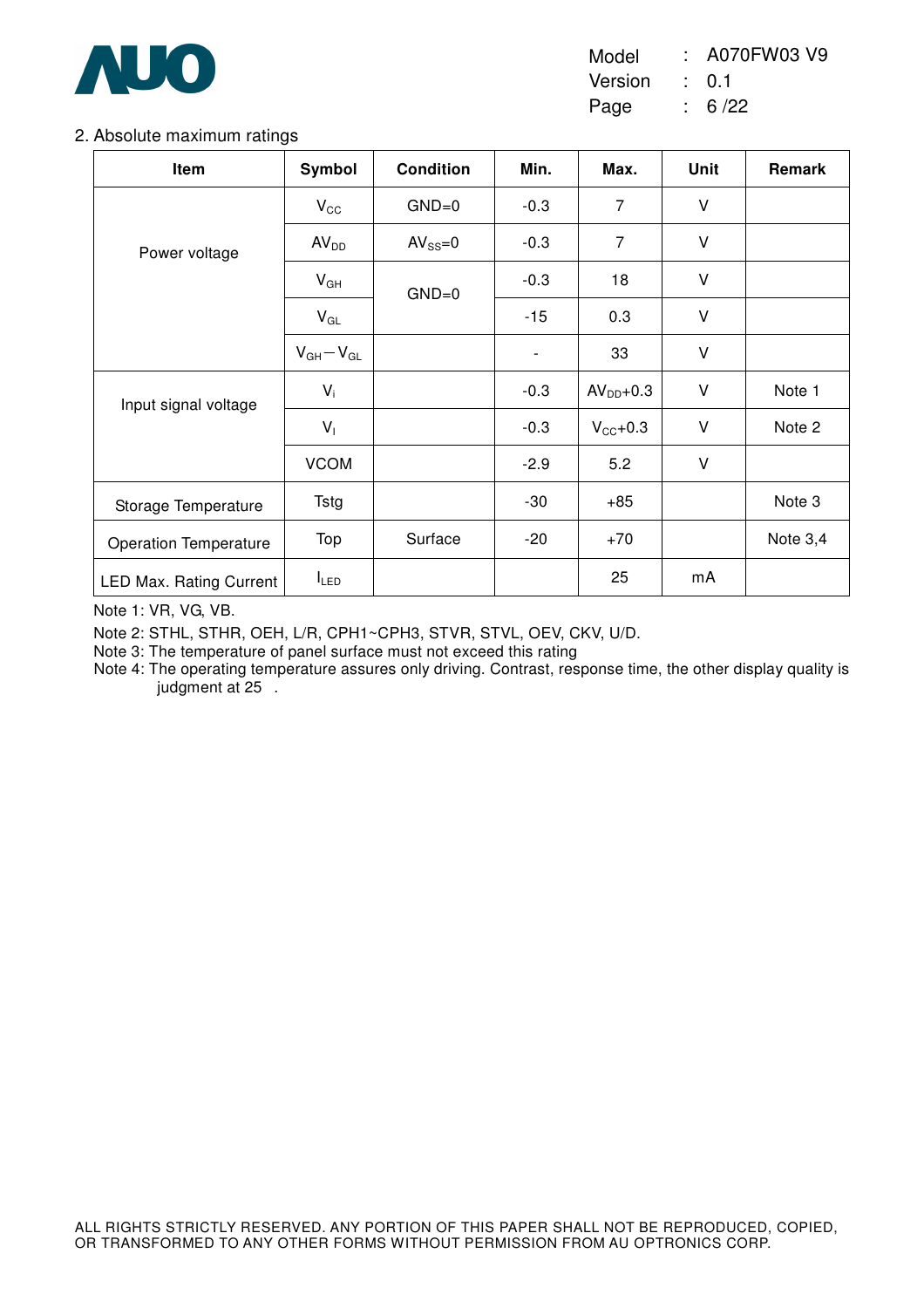

Model : A070FW03 V9 Version : 0.1

Page : 7 /22

#### 3. Electrical characteristics

a. Typical operating conditions (GND=AVss=0V, Note 4 )

| Item         |   | Symbol                     | Min.                     | <u>Тур.</u>              | Max.                     | Unit          | Remark                        |
|--------------|---|----------------------------|--------------------------|--------------------------|--------------------------|---------------|-------------------------------|
|              |   | $V_{\rm CC}$               | 4.5                      | 5                        | 5.25                     | V             | For 5V interface system, Note |
|              |   | $V_{\rm CC}$               | 3                        | 3.3                      | 3.6                      | V             | For 3.3V interface system,    |
| Power supply |   | AV <sub>DD</sub>           | 4.5                      | 5                        | 5.5                      | V             |                               |
|              |   | $V_{GH}$                   | 14.3                     | 15                       | 15.7                     | V             |                               |
|              |   | $V_{GL}$                   | $-10.5$                  | $-10$                    | $-9.5$                   | V             |                               |
| Video signal |   | $V_{iA}$                   | 0.4                      | $\overline{\phantom{0}}$ | $AVDD - 0.4$             | V             | Note 1                        |
| amplitude    |   | $V_{iAC}$                  | $\blacksquare$           | 3                        | ٠                        | V             | AC component                  |
| (VR, VG, VB) |   | $V_{\text{IDC}}$           | $\overline{\phantom{a}}$ | AV <sub>DD</sub> /2      | $\overline{\phantom{a}}$ | $\mathcal{U}$ | DC component                  |
|              |   | $V_{CAC}$                  | 3.5                      | 5.6                      | 6.5                      | $Vp-p$        | AC component, Note 2          |
| <b>VCOM</b>  |   | $V_{CDC}$                  | 1.4                      | 1.7                      | 2.0                      | V             | DC component                  |
| Input        | H | $V_{\text{IH}}$            | $0.8$ $VCC$              | $\overline{a}$           | $V_{\rm CC}$             | V             |                               |
| signal       |   | $\mathsf{V}_{\mathsf{IL}}$ | 0                        | $\overline{\phantom{0}}$ | $0.2 V_{CC}$             | v             | Note 3                        |

Note 1: Refer to Fig.4- (a).

Note 2: The brightness of LCD panel could be changed by adjusting the AC component of VCOM.

Note 3: STHL, STHR, OEH, L/R, CPH1~CPH3, STVR, STVL, OEV, CKV, U/D.

Note 4: Be sure to apply GND,  $V_{CC}$  and  $V_{GL}$  to the LCD first, and then apply  $V_{GH}$ .

Note 5: STH,OEH, L/R CPH1~CPH3, STV, CKV, OEV, U/D Vih>0.8Vcc=0.8\*5.25=4.2V

Note 6: STH,OEH, L/R CPH1~CPH3, STV, CKV, OEV, U/D Vih>0.8Vcc=0.8\*3.6=2.88V

#### b. Current consumption (GND=AVss=0V)

| Parameter     | Symbol          | <b>Condition</b> | Min.                     | Typ. | Max. | Unit      | Remark |
|---------------|-----------------|------------------|--------------------------|------|------|-----------|--------|
| Current       | I <sub>GH</sub> | $V_{GH} = 15V$   | $\overline{\phantom{a}}$ | 0.20 | 0.5  | <b>mA</b> |        |
| for<br>driver | IGL             | $V_{GL} = -10V$  | $\overline{\phantom{a}}$ | 0.80 | 1.5  | <b>mA</b> |        |
|               | ICC             | $V_{CC} = 5V$    | $\overline{\phantom{a}}$ | 3.0  | 6.0  | <b>MA</b> |        |
|               | <b>I</b> DD     | $AVDD=5V$        | $\overline{\phantom{a}}$ | 17.0 | 30   | <b>MA</b> |        |

#### c. Backlight driving conditions

| <b>Parameter</b>            | Symbol  | Min.   | Typ.  | Max.  | Unit | <b>Remark</b> |
|-----------------------------|---------|--------|-------|-------|------|---------------|
| <b>LED Lightbar Current</b> |         | 120    | 140   | 160   | mA   | $---$         |
| <b>LED Lightbar Voltage</b> | $V_{1}$ | $---$  | $---$ | 12    |      | $---$         |
| LED Life Time               |         | 20,000 | $---$ | $---$ | Hr   | $---$         |

Note 1: LED backlight is 21 pcs of LED lightbar type.



 Note 2: Definition of "LED Lifetime": brightness is decreased to 50% of the initial value. LED Lifetime is restricted under normal condition, ambient temperature  $= 25$  and LED voltage  $= 12V$ .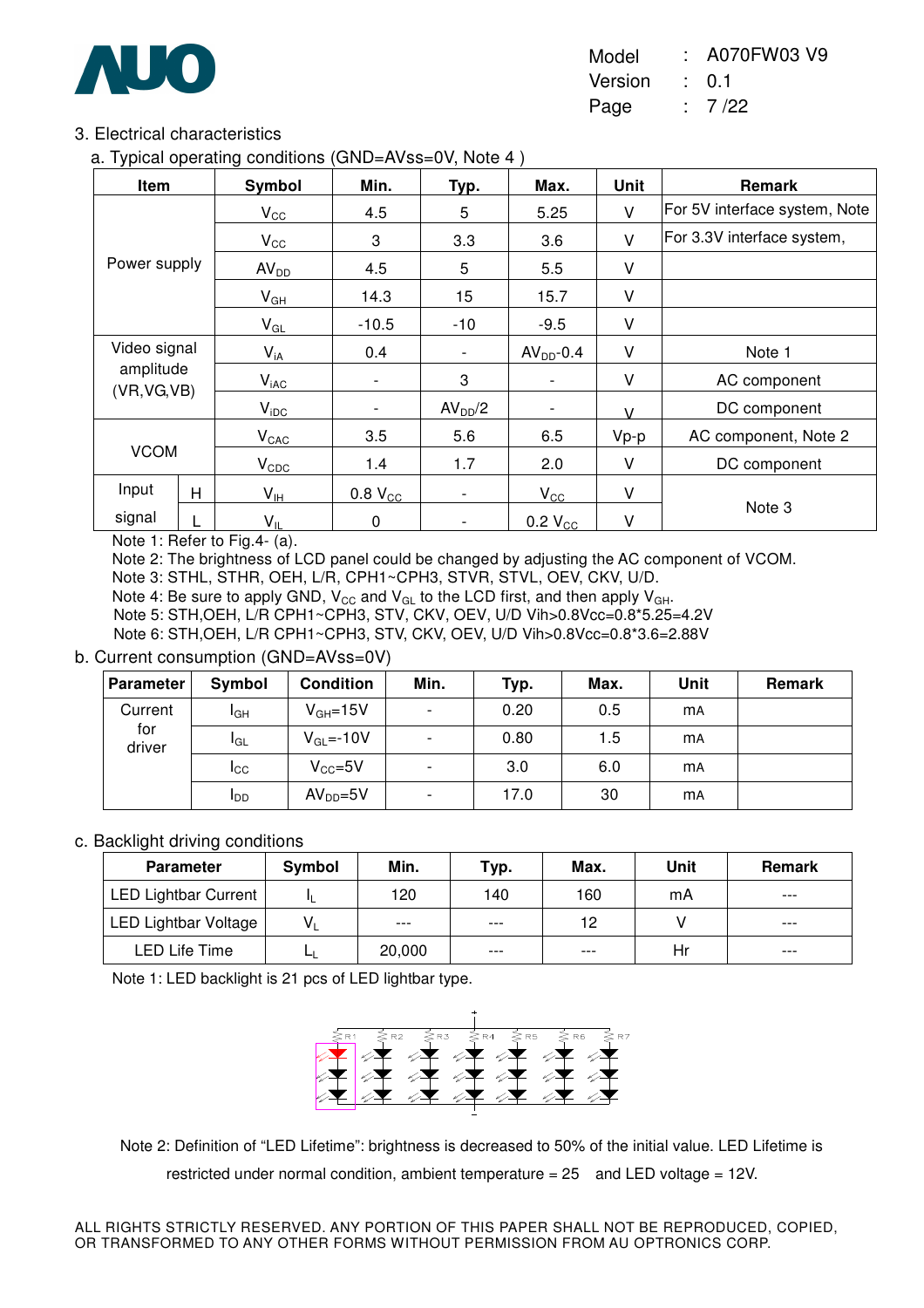

Model : A070FW03 V9 Version : 0.1

Page : 8 /22

### 4. AC Timing

a. Timing conditions

| <b>Parameter</b>                | Symbol                              | Min.                     | Typ.                     | Max.                     | Unit.              | Remark     |
|---------------------------------|-------------------------------------|--------------------------|--------------------------|--------------------------|--------------------|------------|
| Rising time                     | $t_{r}$                             |                          |                          | 10                       | ns                 | Note 1     |
| Falling time                    | $t_{f}$                             |                          |                          | 10                       | ns                 | Note 1     |
| High and low level pulse width  | $t_{\text{CPH}}$                    | 99                       | 103                      | 107                      | ns                 | CPH1~CPH3  |
| CPH pulse duty                  | $t_{CWH}$                           | 40                       | 50                       | 60                       | $\%$               | CPH1~CPH3  |
| CPH pulse delay                 | $t_{C12}$<br>$t_{C23}$<br>$t_{C31}$ | 30                       | $t_{\rm CPH}/3$          | $t_{CPH}/2$              | ns                 | CPH1~CPH3  |
| STH setup time                  | $t_{\text{SUH}}$                    | 20                       | $\overline{\phantom{a}}$ | $\overline{\phantom{a}}$ | ns                 | STHR, STHL |
| STH hold time                   | $t_{HDH}$                           | 20                       |                          |                          | <b>Ns</b>          | STHR, STHL |
| STH pulse width                 | $t_{\text{STH}}$                    | $\overline{a}$           | 1                        | $\overline{\phantom{a}}$ | $t_{\text{CPH}}$   | STHR, STHL |
| <b>STH</b> period               | $t_H$                               | 61.5                     | 63.5                     | 65.5                     | μs                 | STHR, STHL |
| OEH pulse width                 | $t_{\text{OEH}}$                    |                          | 1.22                     |                          | μs                 | <b>OEH</b> |
| Sample and hold disable time    | $t_{\text{DIS1}}$                   | $\overline{a}$           | 8.28                     | $\blacksquare$           | μs                 |            |
| OEV pulse width                 | $t_{OEV}$                           | $\overline{\phantom{0}}$ | 5.40                     | $\blacksquare$           | μs                 | <b>OEV</b> |
| CKV pulse width                 | $t_{CKV}$                           | $\overline{\phantom{a}}$ | 4.18                     | $\overline{\phantom{a}}$ | μs                 | <b>CKV</b> |
| Clean enable time               | $t_{DIS2}$                          |                          | 3.74                     |                          | μs                 |            |
| Horizontal display start        | $t_{\scriptstyle\text{SH}}$         | $\overline{a}$           | $\boldsymbol{0}$         | $\overline{\phantom{a}}$ | $T_{\text{CPH}}/3$ |            |
| Horizontal display timing range | $t_{DH}$                            | -                        | 1440                     | $\overline{\phantom{a}}$ | $T_{\text{CPH}}/3$ |            |
| STV setup time                  | $t_{\text{SUV}}$                    | 400                      | $\frac{1}{2}$            | $\overline{\phantom{a}}$ | ns                 | STVL, STVR |
| STV hold time                   | $t_{HDV}$                           | 400                      |                          |                          | ns                 | STVL, STVR |
| STV pulse width                 | $t_{STV}$                           | $\blacksquare$           | $\blacksquare$           | 1                        | $t_H$              | STVL, STVR |
| Horizontal lines per field      | $t_V$                               | 256                      | 262                      | 268                      | $t_H$              | Note 2     |
| Vertical display start          | $t_{\text{SV}}$                     |                          | 3                        | $\overline{a}$           | $t_H$              |            |
| Vertical display timing range   | $t_{\text{DV}}$                     |                          | 234                      | $\blacksquare$           | $t_H$              |            |
| VCOM rising time                | $t_{rCOM}$                          |                          |                          | 5                        | μs                 |            |
| VCOM falling time               | $t_{\text{fCOM}}$                   |                          | $\blacksquare$           | 5                        | μs                 |            |
| VCOM delay time                 | t <sub>DCOM</sub>                   |                          | $\overline{\phantom{a}}$ | 3                        | μs                 |            |
| RGB delay time                  | $t_{DRGB}$                          |                          | $\overline{\phantom{a}}$ | $\mathbf{1}$             | $\mu s$            |            |

Note 1: The values herein are for all of the logic signals.

Note 2: Please don't use odd horizontal lines to drive LCD panel for both odd and even field simultaneously.

#### b. Timing diagram

Please refer to the attached drawing, from Fig.2 to Fig.6.

#### 5. Power Sequence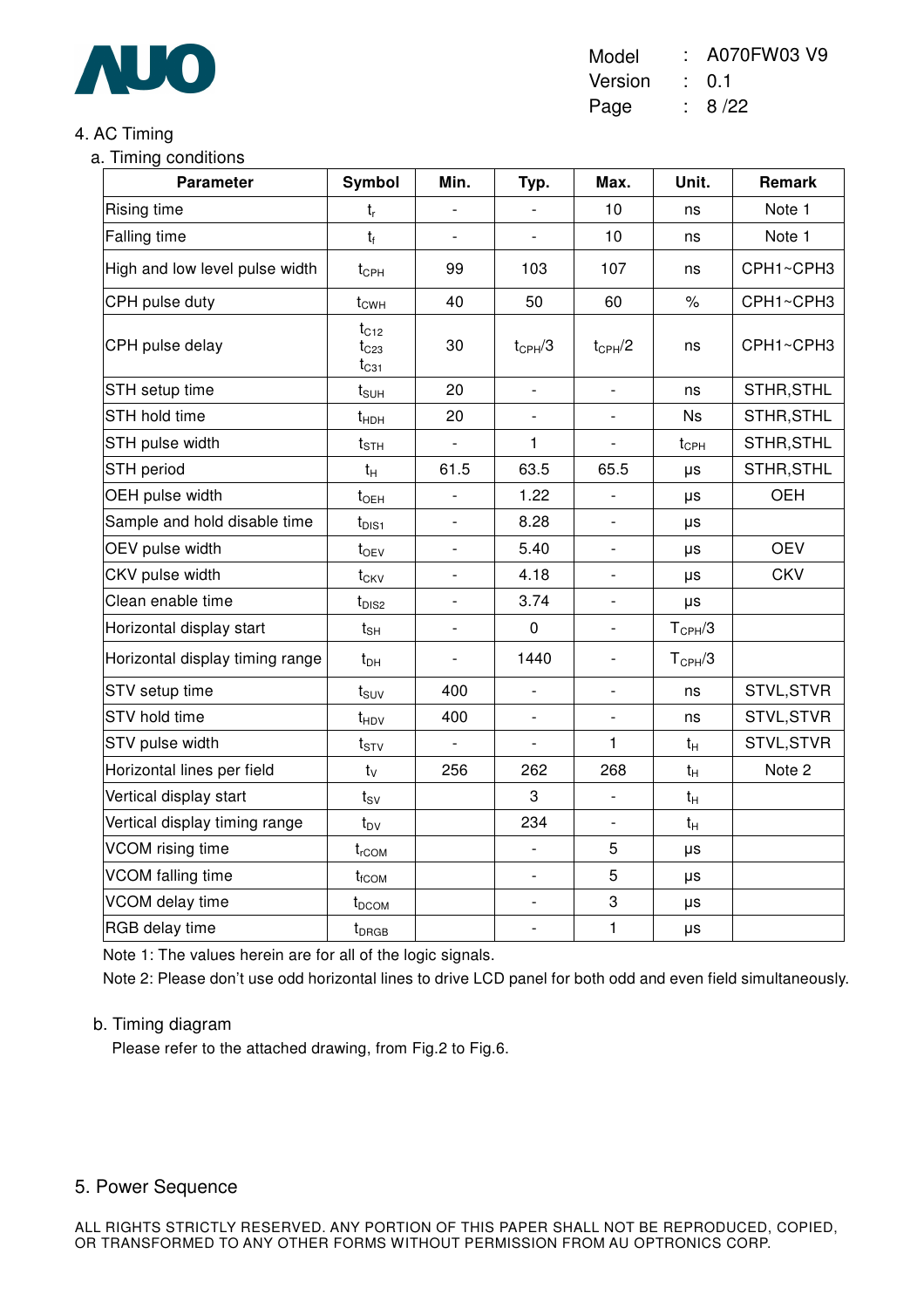

Model : A070FW03 V9 Version : 0.1 Page : 9/22

Sequence for power on/off and Signal on/off



T1 15ms (From 10%\*VCC to 90%\*VCC, when VCC is Low to High) :

T2 10ms (From 90%\*VCC to 10%\*VGH, when VCC is Low to High) :

T3 10ms (From 90%\*VGH to Video signal, when VGH is Low to High) :

T4 10ms (From Video signal to 90%\*VGH, when VGH is High to Low) :

T5 20ms (From 90%\*VCC to 10%\*VCC, when VCC is High to Low) :

T6 10ms (From 10%\*VGH to 90%\*VCC, when VCC is Low to High) :

T7 0.4s (From 10%\*VCC is H→L to 10%\*VCC is L→H) ∘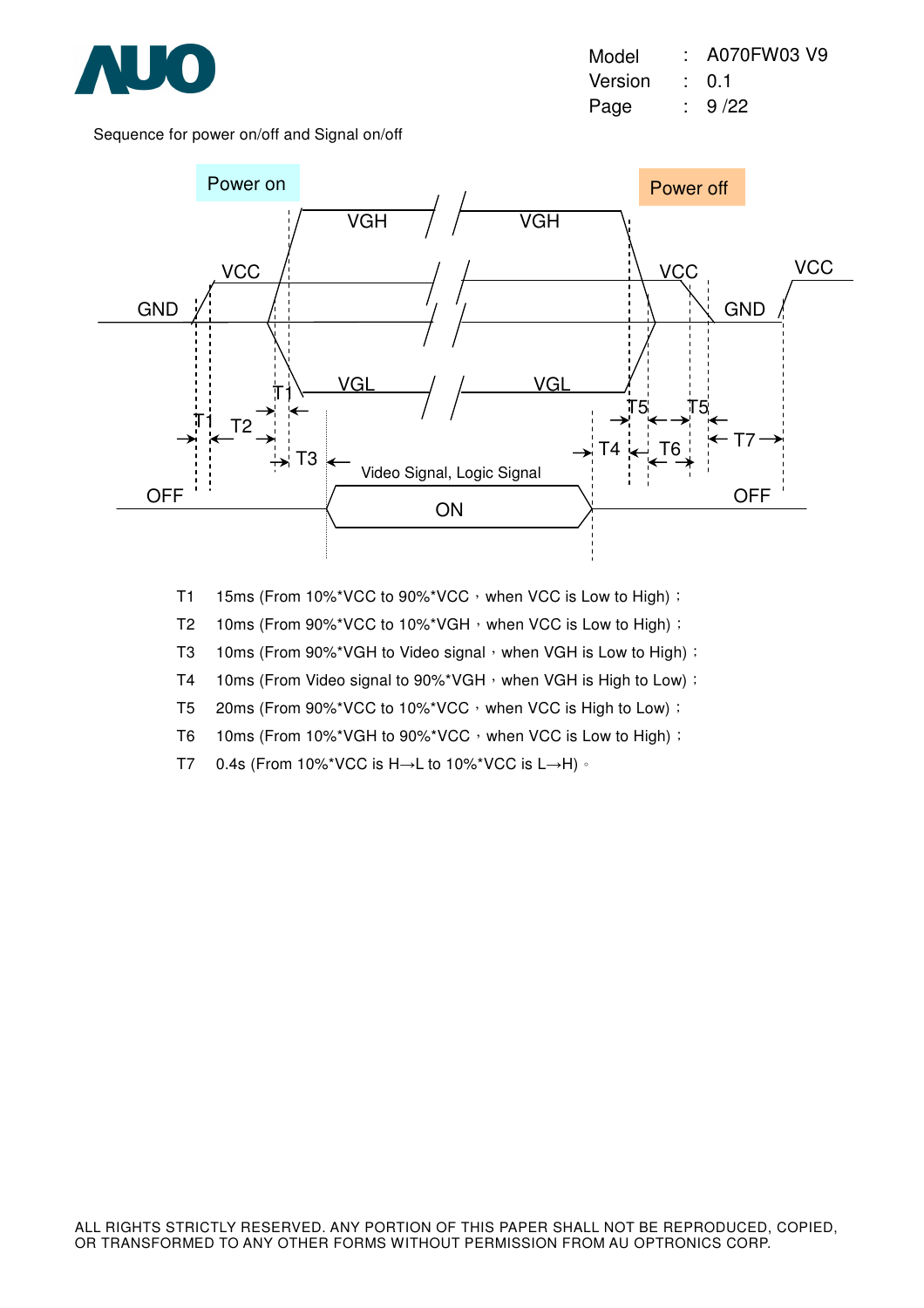

Model : A070FW03 V9

Version : 0.1

Page : 10 /22

## **C. Optical specification (Note 1, Note 2)**

| Item               |               | Symbol    | <b>Condition</b>              | Min.                     | Typ. | Max. | Unit            | Remark    |
|--------------------|---------------|-----------|-------------------------------|--------------------------|------|------|-----------------|-----------|
| Response time      | Rise          | Tr        | $\theta = 0$ °                | $\overline{\phantom{a}}$ | 12   | 24   | ms              | Note 3,5  |
|                    | Fall          | <b>Tf</b> |                               | $\overline{\phantom{a}}$ | 18   | 36   | ms              |           |
| Contrast ratio     |               | <b>CR</b> | At optimized<br>Viewing angle | 300                      | 400  |      |                 | Note 4, 5 |
| Viewing angle      | Top           |           |                               | 30                       | 40   |      |                 | Note 5, 6 |
|                    | <b>Bottom</b> |           | CR 10                         | 50                       | 65   |      | deg.            |           |
|                    | Left          |           |                               | 50                       | 65   |      |                 |           |
|                    | Right         |           |                               | 50                       | 65   |      |                 |           |
| <b>Brightness</b>  |               | $Y_L$     | $V_L = 12V, 25$               | 200                      | 280  |      | $\text{cd/m}^2$ | Note 7    |
| White chromaticity |               | X         | $\theta = 0$ °                | 0.28                     | 0.31 | 0.34 |                 | Note 7    |
|                    |               | Υ         | $\theta = 0$ °                | 0.30                     | 0.33 | 0.36 |                 |           |
| Uniformity         |               |           |                               | 75                       | 80   |      | $\%$            |           |

Note 1 : Ambient temperature =25. To be measured in the dark room.

Note 2 :To be measured on the center area of panel with a viewing cone of 1°by Topcon luminance meter BM-5, after 15 minutes operation.

Note 3. Definition of response time:

The output signals of photo detector are measured when the input signals are changed from "black" to "white"(falling time) and from "white" to "black"(rising time), respectively.

The response time is defined as the time interval between the 10% and 90% of amplitudes. Refer to figure as below.

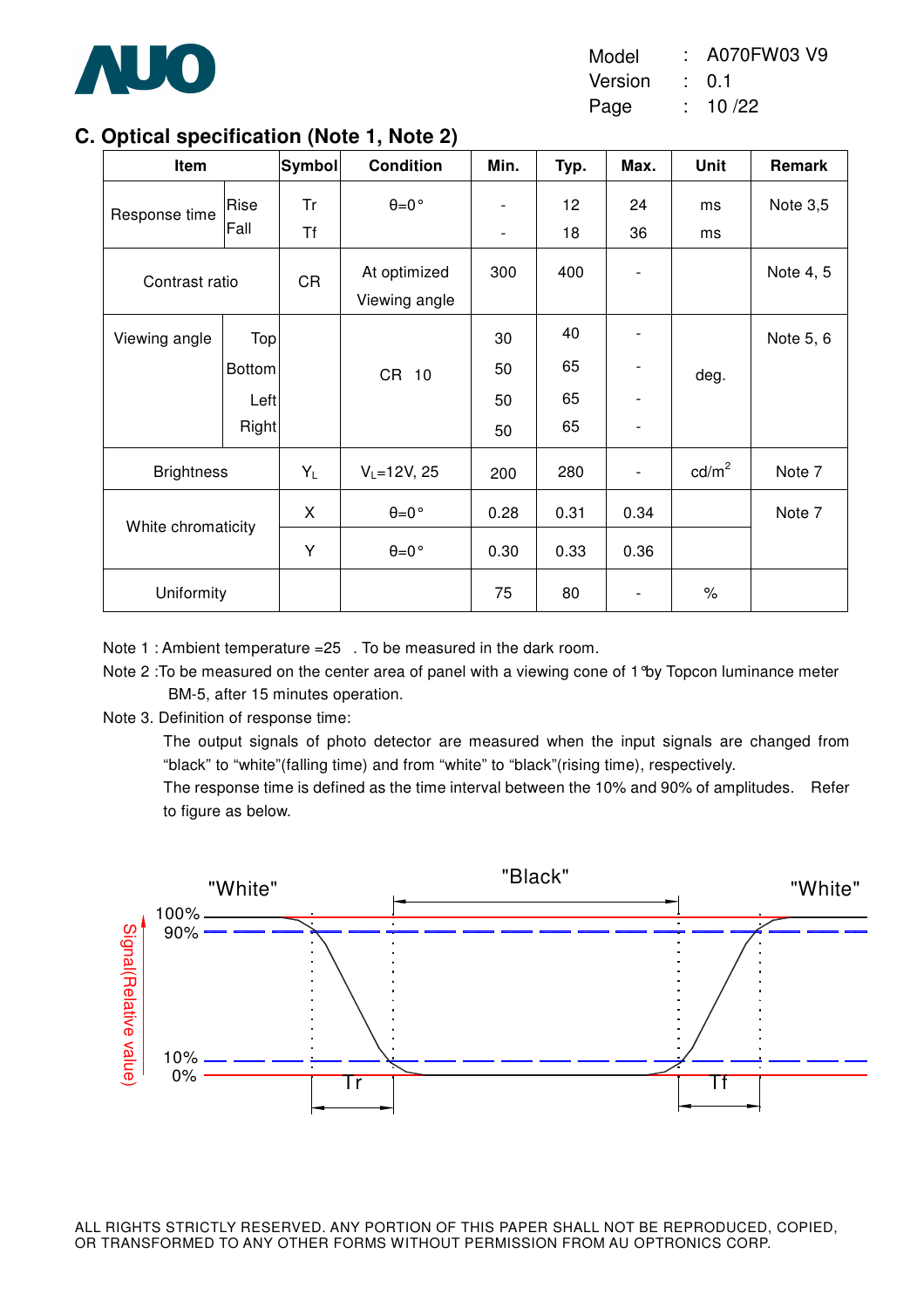

| Model   | : A070FW03 V9    |
|---------|------------------|
| Version | $\therefore$ 0.1 |
| Page    | : 11/22          |

Note 4. Definition of contrast ratio:

Contrast ratio is calculated with the following formula.

Contrast ratio (CR)= Photo detector output when LCD is at "White" state Photo detector output when LCD is at "Black" state

Note 5. White  $Vi = V_{150} + 1.5V$ 

Black  $Vi=V_{150} \pm 2.0V$ 

" $\pm$ " means that the analog input signal swings in phase with  $V_{COM}$  signal.

" $\overline{+}$ " means that the analog input signal swings out of phase with V<sub>COM</sub> signal.

 $V_{i50}$  : The analog input voltage when transmission is 50%

The 100% transmission is defined as the transmission of LCD panel when all the input terminals of module are electrically opened.

Note 6. Definition of viewing angle, details please refer to figure as below.



Note 7. Measured at the center area of the panel when all the input terminals of LCD panel are electrically opened.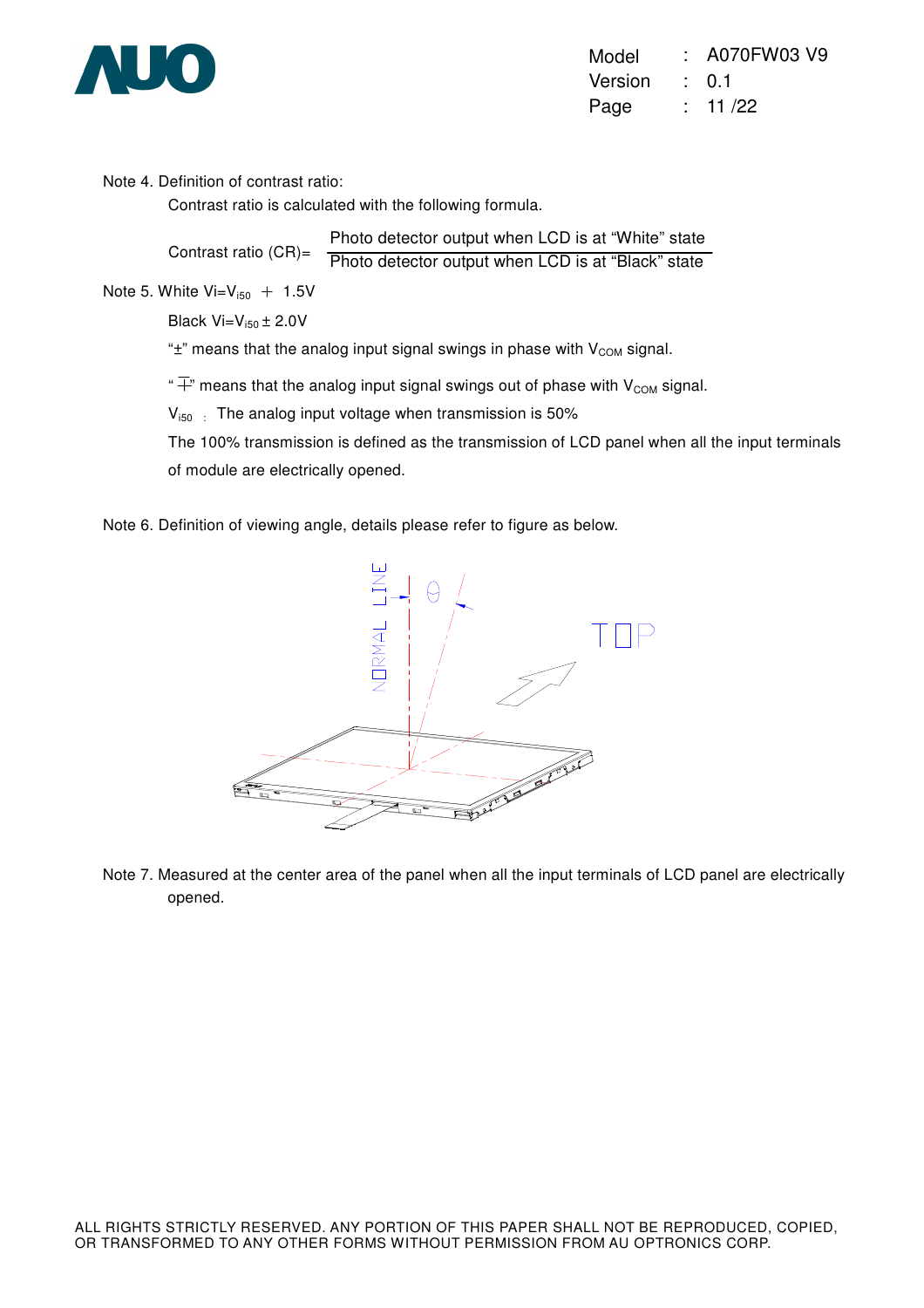

| Model   | : A070FW03 V9    |
|---------|------------------|
| Version | $\therefore$ 0.1 |
| Page    | : 12/22          |

# **D. Reliability test items (Note 1):**

Following the below condition for test criteria. Each item needs 5 piece data.

| No.            | <b>Test items</b>                  | <b>Conditions</b>                                                                                                                                                       | <b>Remark</b>                       |
|----------------|------------------------------------|-------------------------------------------------------------------------------------------------------------------------------------------------------------------------|-------------------------------------|
| 1              | High temperature storage           | $Ta = 70$<br>240Hrs                                                                                                                                                     |                                     |
| $\overline{c}$ | Low temperature storage            | $Ta = -20$<br>240Hrs                                                                                                                                                    |                                     |
| 3              | High temperature operation         | $Tp = 60$<br>240Hrs                                                                                                                                                     |                                     |
| 4              | Low temperature operation          | $Tp = -10$<br>240Hrs                                                                                                                                                    |                                     |
| 5              | High temperature and high humidity | Tp= 50, 80% RH<br>240Hrs                                                                                                                                                | Operation                           |
| 6              | Heat shock                         | $-10$ ~60 /200 cycles 1Hrs/cycle                                                                                                                                        | Non-operation                       |
| $\overline{7}$ | ESD (ElectroStatic Discharge)      | Contact Discharge: ± 4KV, 150pF(330Ω)<br>1sec,<br>8 points, 25 times/ point.<br>Air Discharge: $\pm$ 8KV, 150pF(330 $\Omega$ ) 1sec                                     | Note 3                              |
|                |                                    | 8 points, 25 times/ point.                                                                                                                                              |                                     |
| 8              | Vibration                          | Frequency range<br>$:10 \times 55$ Hz<br><b>Stoke</b><br>: 1.5mm<br>: 10 $\sim$ 55 $\sim$ 10Hz<br>Sweep<br>2 hours for each direction of X, Y, Z<br>(6 hours for total) | JIS C7021,<br>$A-10$<br>Condition A |
| 9              | Mechanical shock                   | 100G, 6ms, $\pm X, \pm Y, \pm Z$<br>3 times for each direction                                                                                                          | JIS C0041,<br>$A-7$<br>Condition C  |
| 10             | Vibration (with carton)            | Random vibration:<br>$0.015G^2$ /Hz from 5~200Hz                                                                                                                        | IEC 68-34                           |
| 11             | Drop (with carton)                 | Height: 60cm                                                                                                                                                            | <b>JIS Z0202</b>                    |

Note1: Ta: Ambient temperature.

Note2: Tp: Panel Surface Temperature

Note3: According to EN61000-4-2, ESD class B: Some performance degradation allowed. No data lost. Self-recoverable. No hardware failures.

1 corner, 3 edges, 6 surfaces, 6 surfaces, 6 surfaces, 6 surfaces, 6 surfaces, 6 surfaces, 6 surfaces, 6 surfa

Note4: In the standard conditions, there is not display function NG issue occurred. All the cosmetic specification is judged before the reliability stress.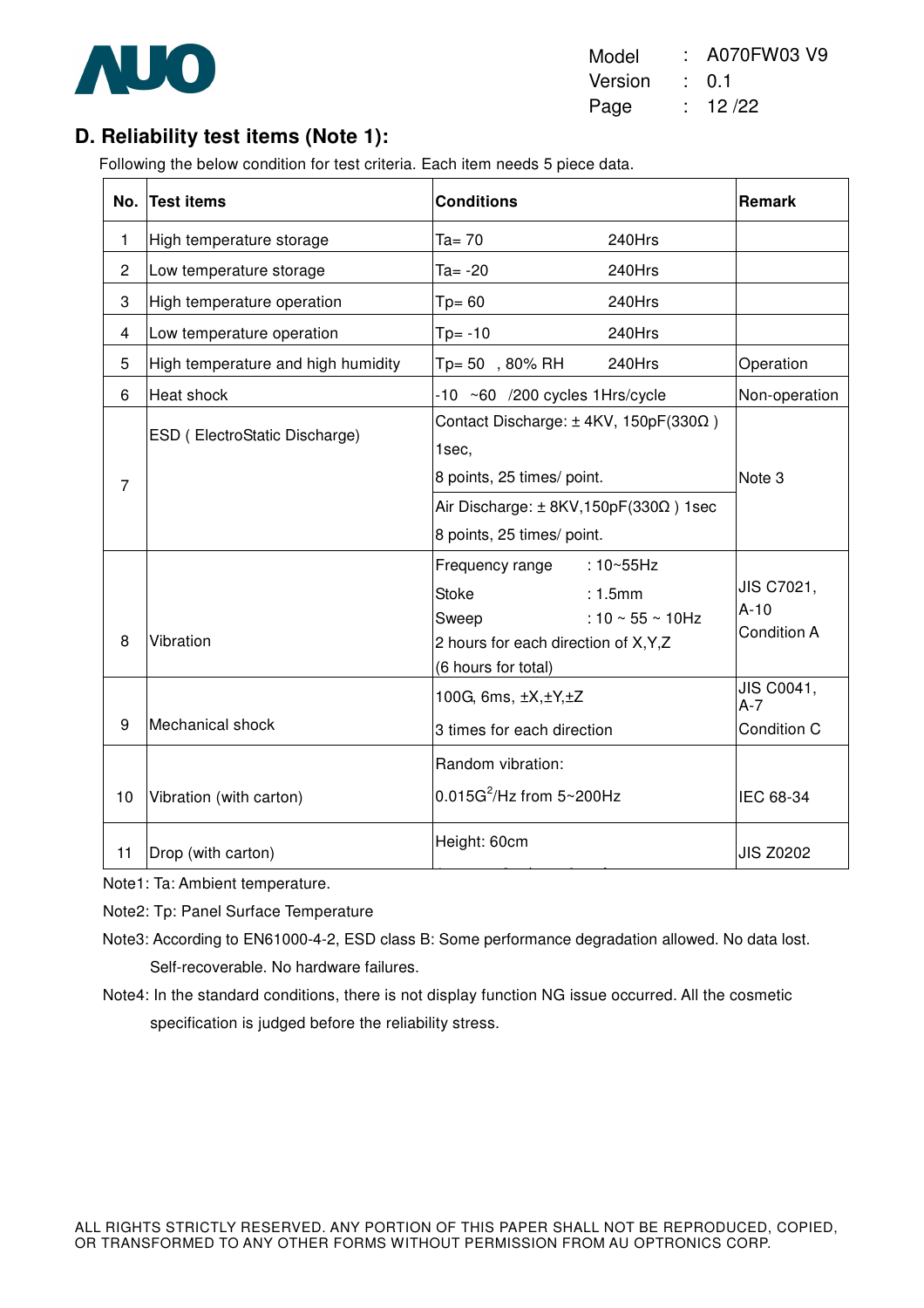

**E. Packing form** 

| Model   | : A070FW03 V9    |
|---------|------------------|
| Version | $\therefore$ 0.1 |
| Page    | : 13/22          |



Max. Capacity: 40 Pcs Modules<br>Max. Weight: 9.0 Kg<br>Carton outline.: 520mm\*340mm\*250mm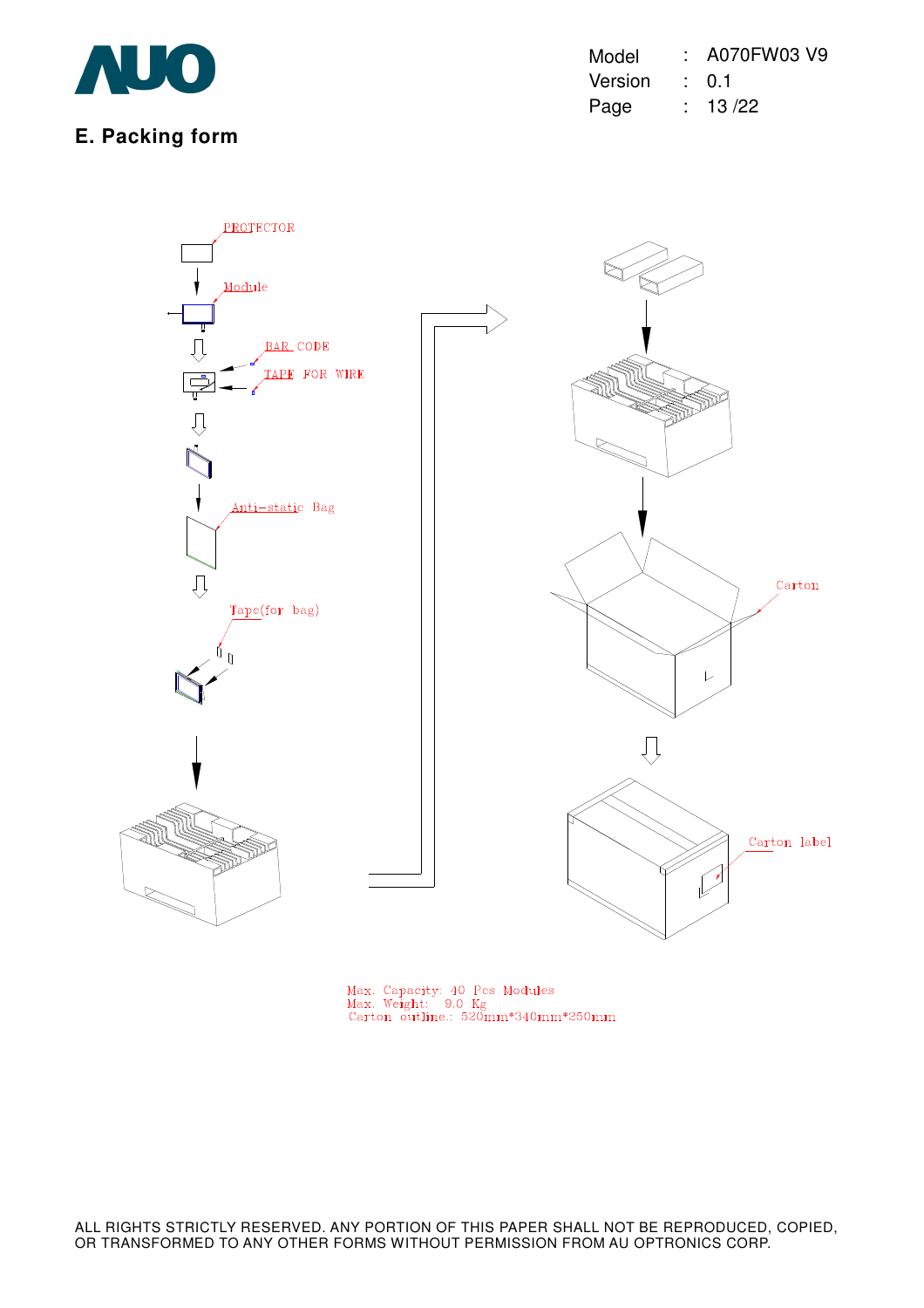





**Fig.1-(a) Outline dimension of TFT-LCD module (Front)** Fig.1-(a) Outline dimension of TFT-LCD module (Front)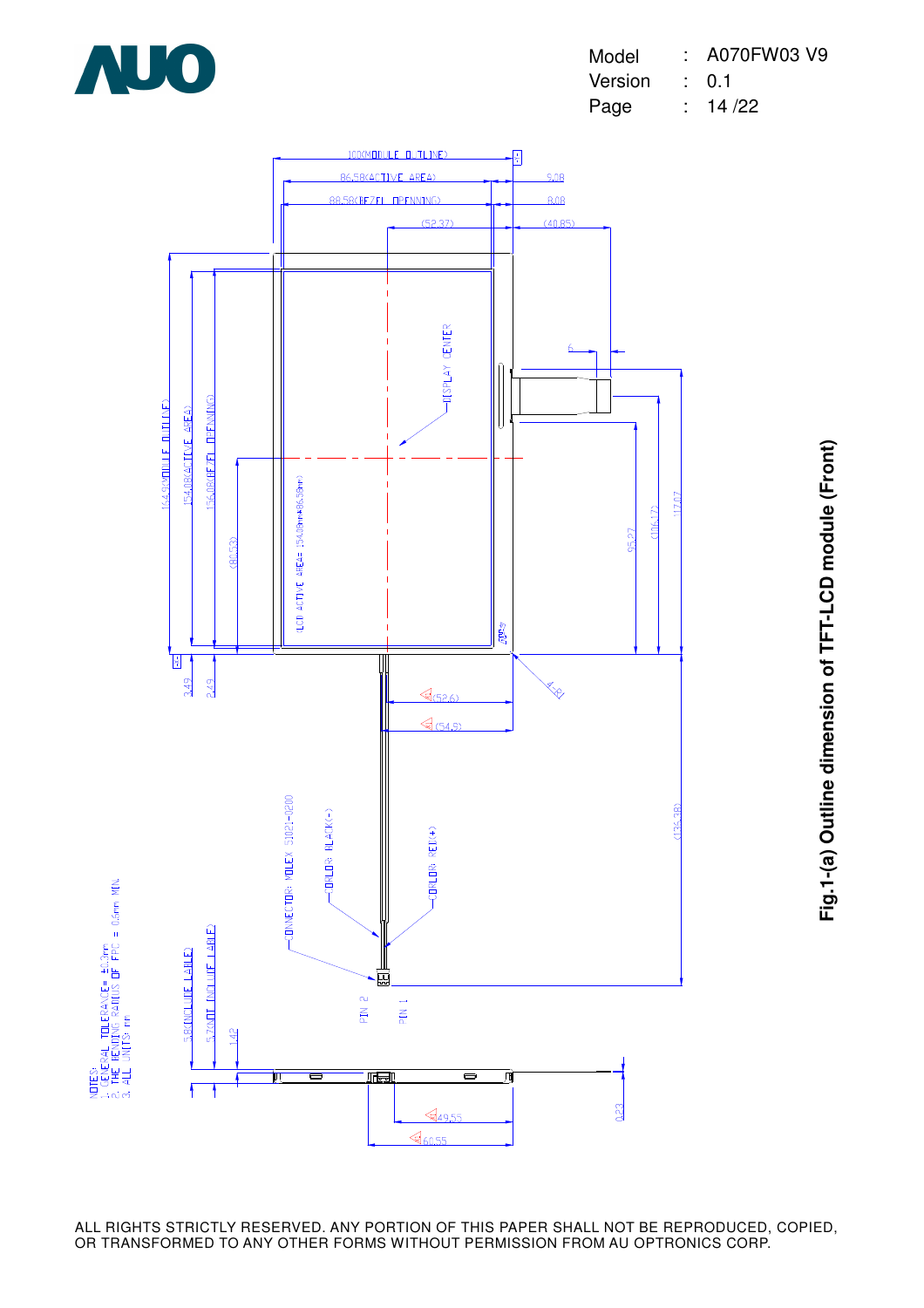

| Model   | $: A070$ FW03 V9 |
|---------|------------------|
| Version | $\therefore$ 0.1 |
| Page    | : 15/22          |

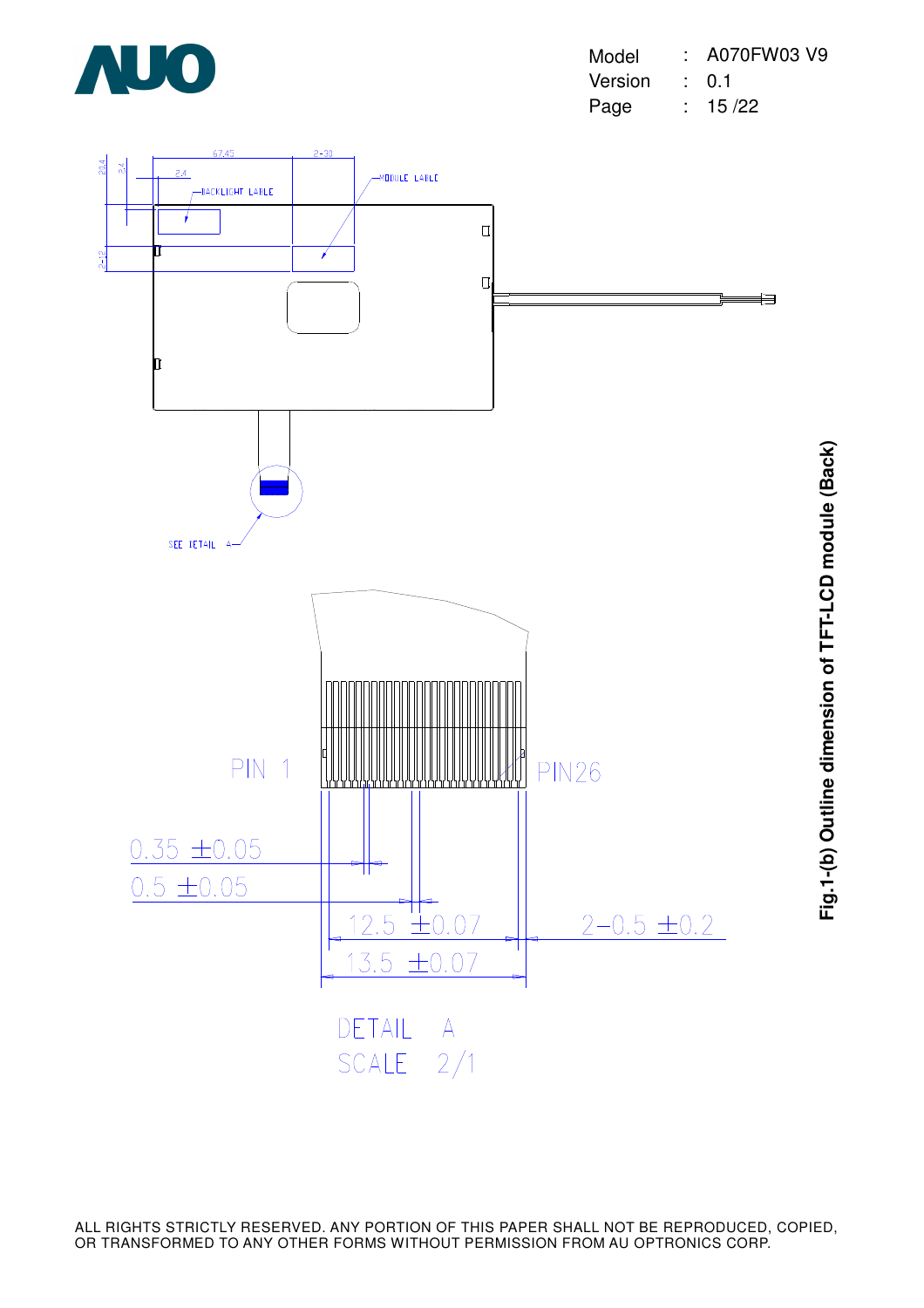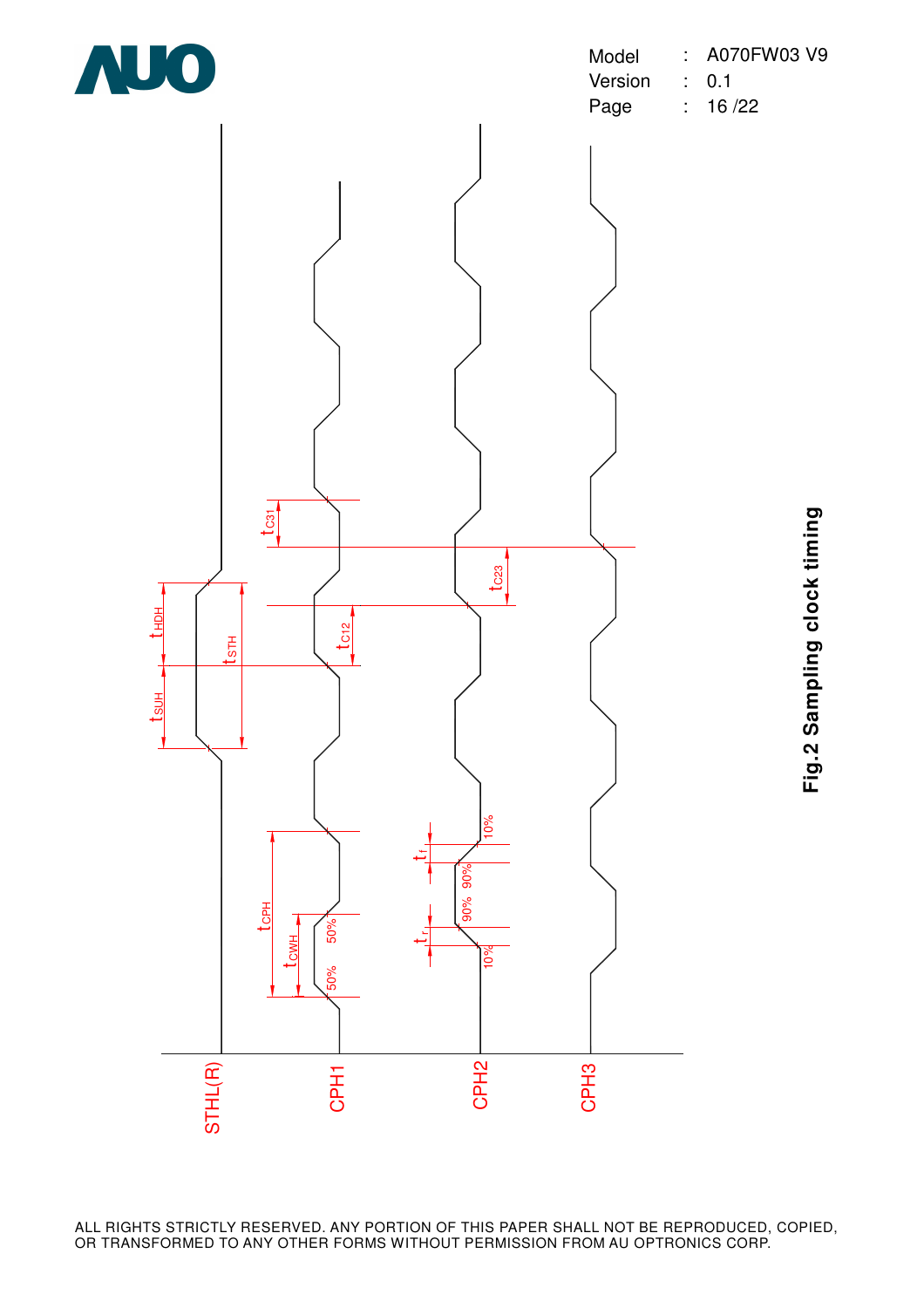

| Model   | : A070FW03 V9    |
|---------|------------------|
| Version | $\therefore$ 0.1 |
| Page    | : 17/22          |



**Fig.3 Horizontal display timing range** Fig.3 Horizontal display timing range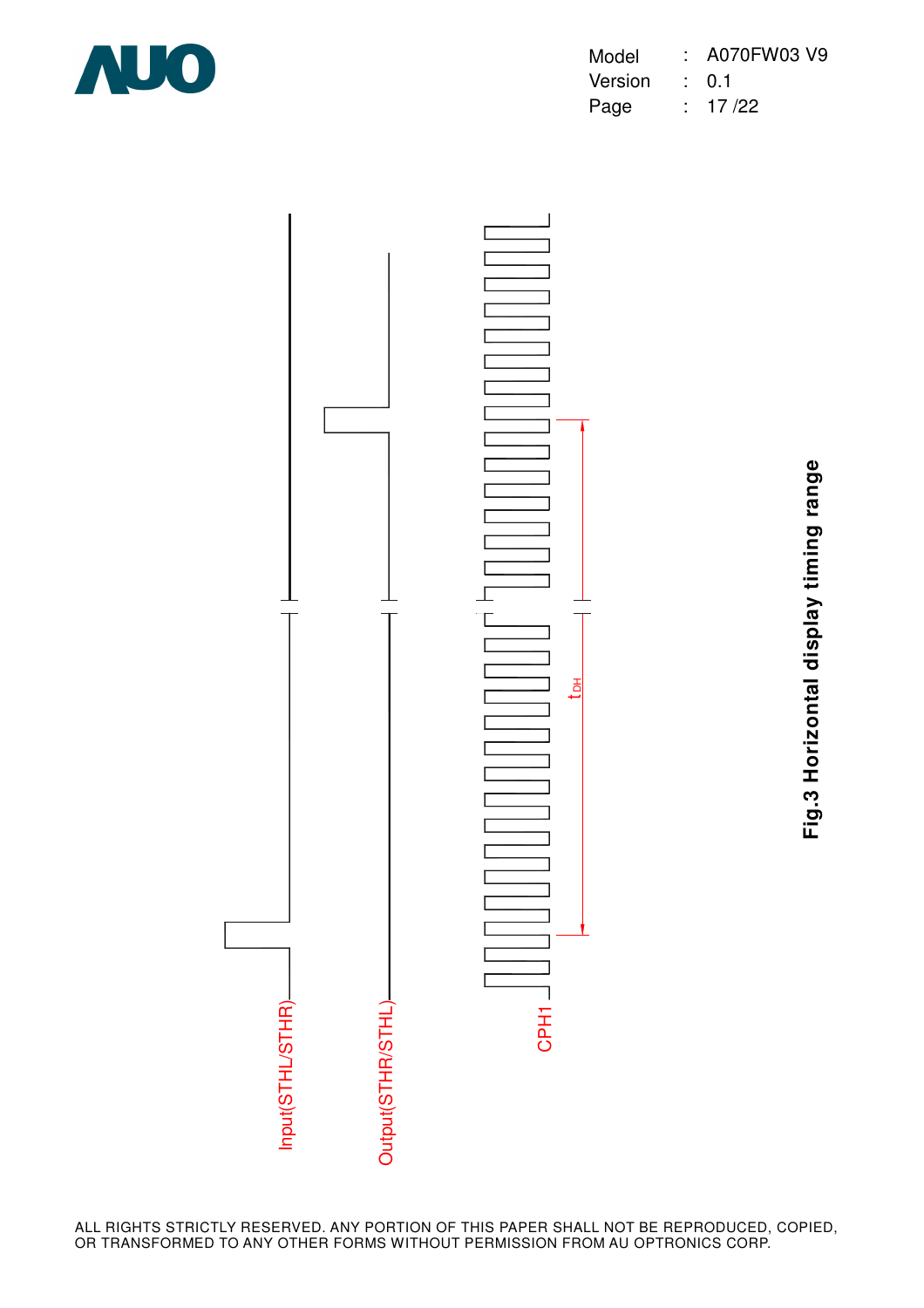

| Model   | : A070FW03 V9    |
|---------|------------------|
| Version | $\therefore$ 0.1 |
| Page    | : 18/22          |

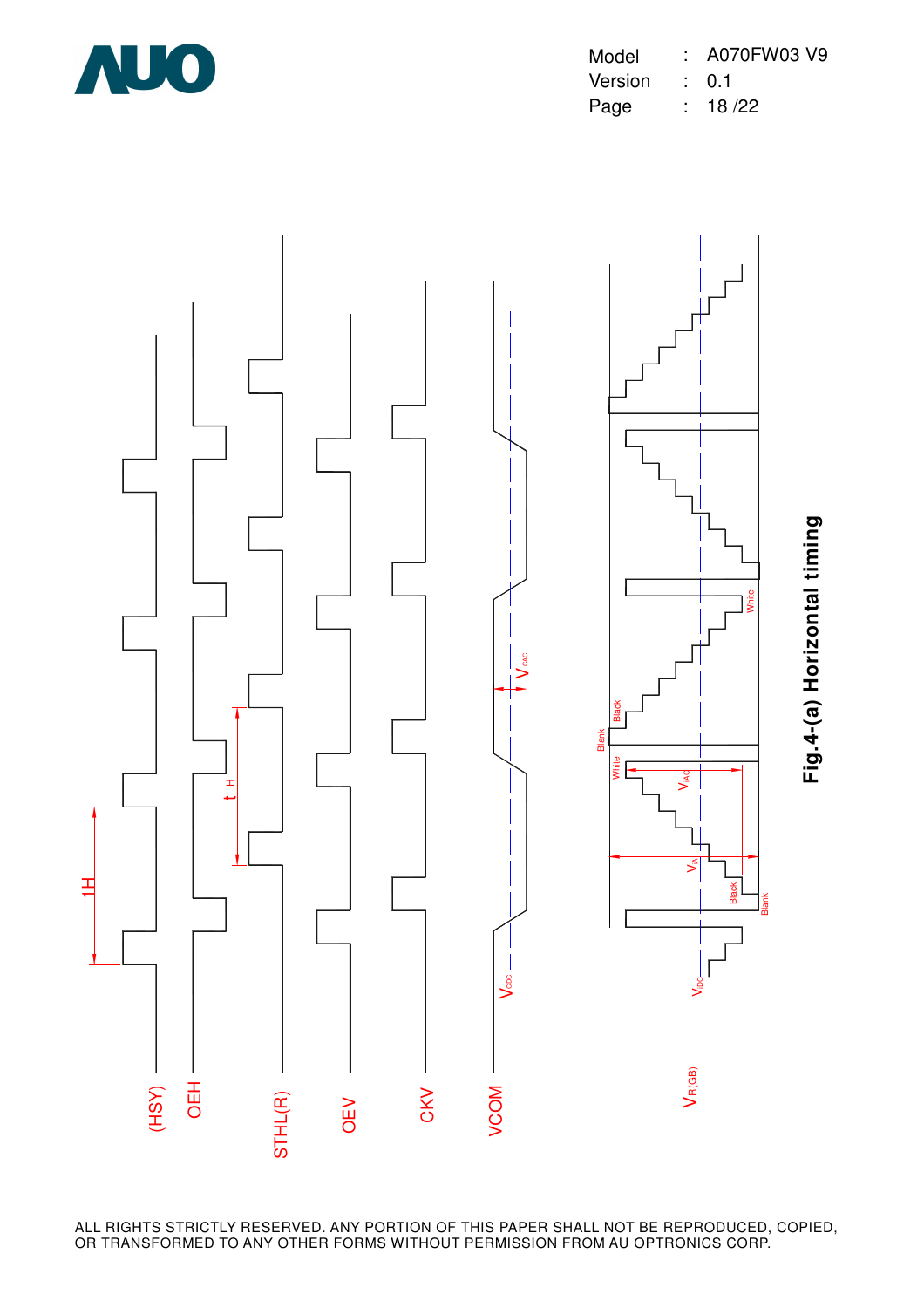

| Model   | : A070FW03 V9    |
|---------|------------------|
| Version | $\therefore$ 0.1 |
| Page    | : 19/22          |

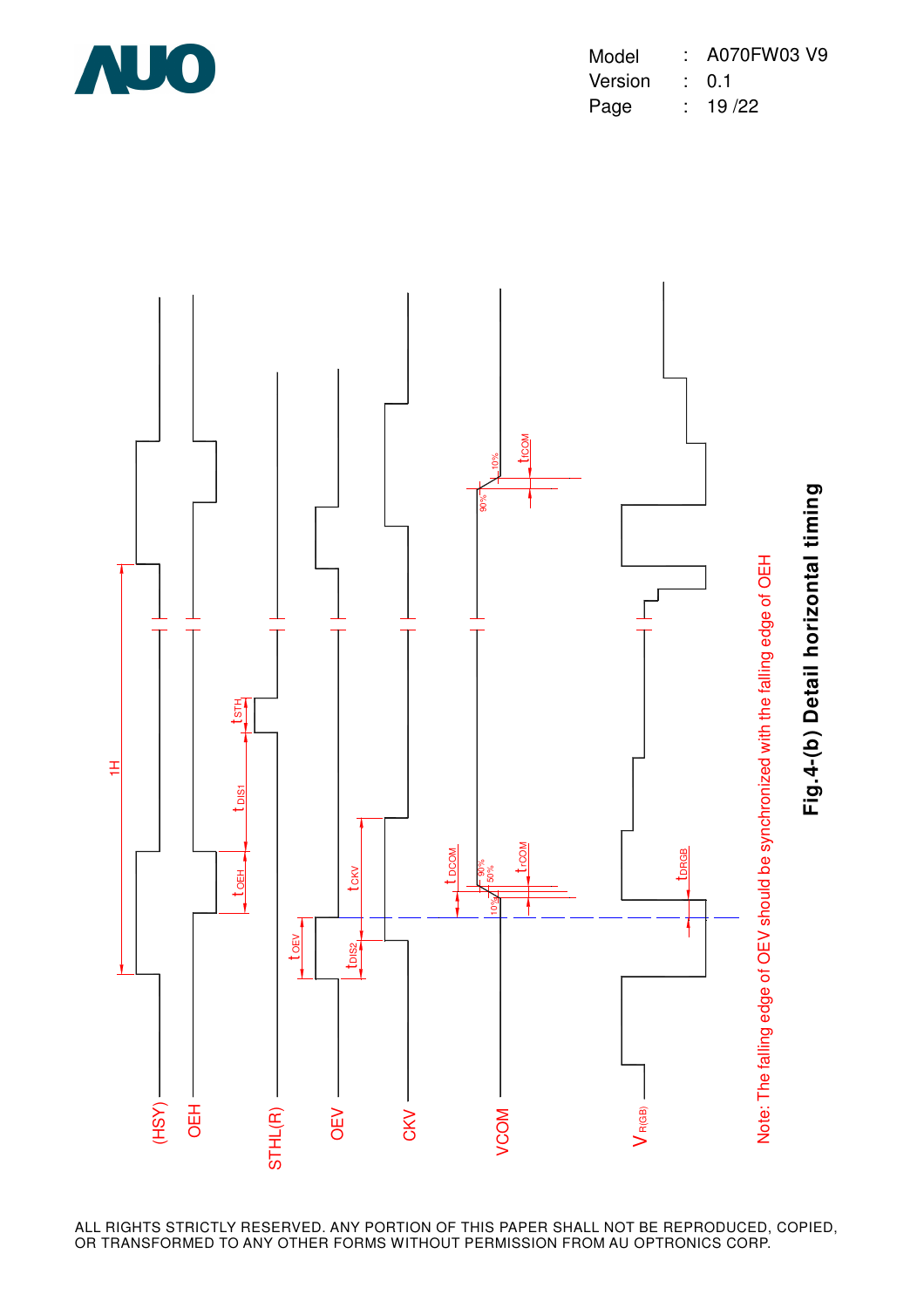

| Model   | : A070FW03 V9    |
|---------|------------------|
| Version | $\therefore$ 0.1 |
| Page    | : 20/22          |



**Fig.5 Vertical shift clock timing** Fig.5 Vertical shift clock timing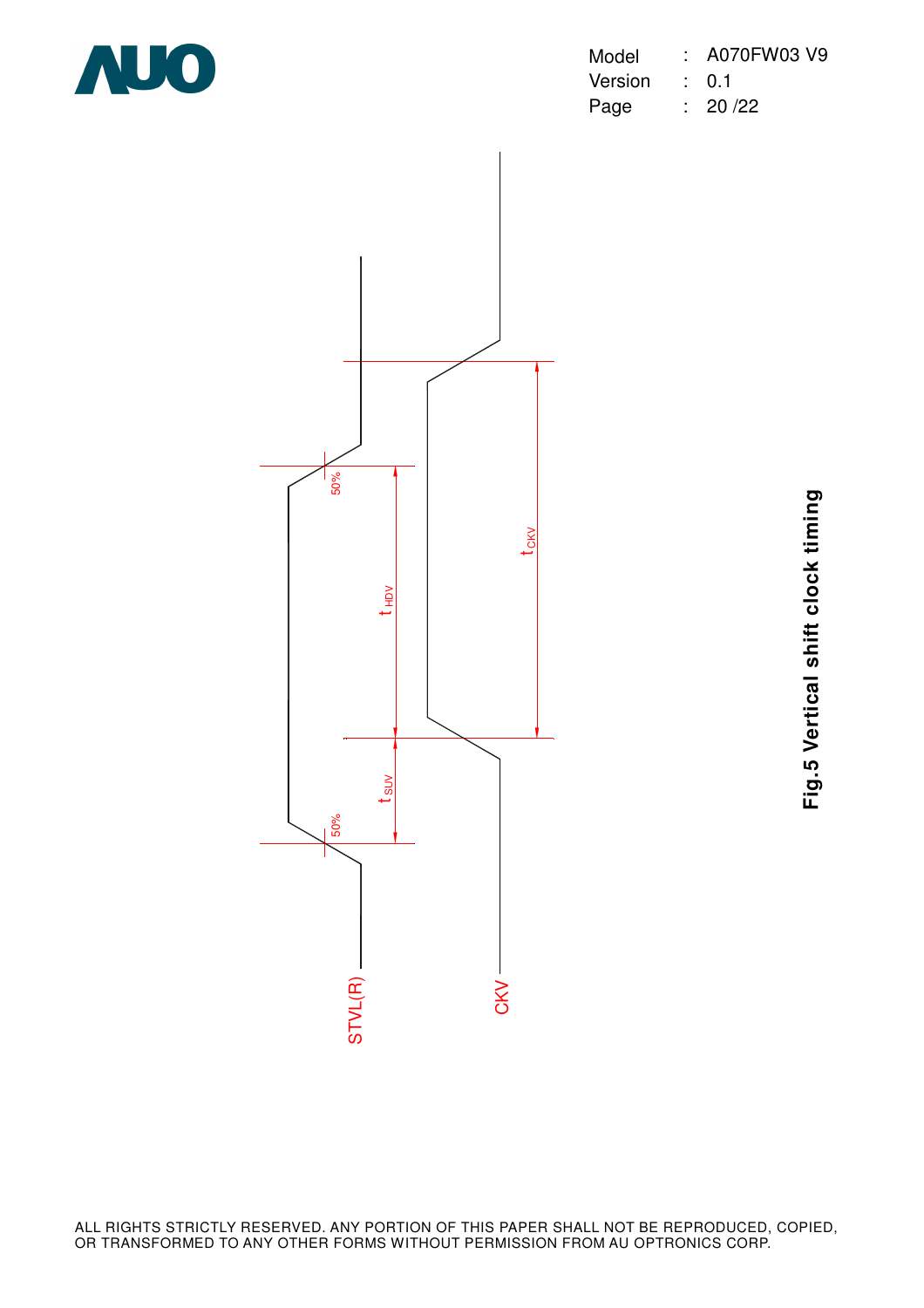

| Model   | $: A070$ FW03 V9 |
|---------|------------------|
| Version | $\therefore$ 0.1 |
| Page    | : 21/22          |



**Fig.6-(a) Vertical timing (From up to down)** Fig.6-(a) Vertical timing (From up to down)